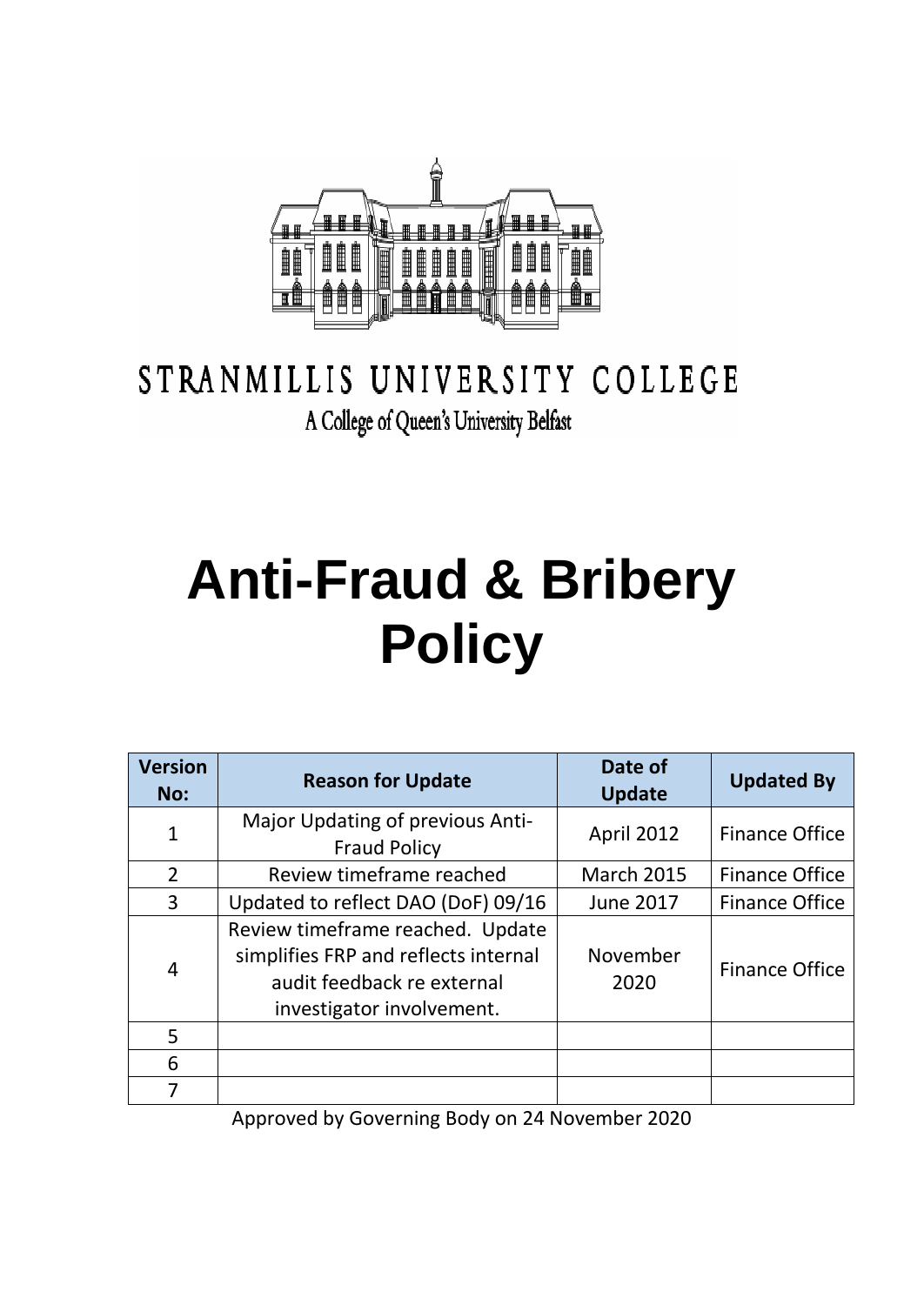## **Contents**

| 1          |            |                                                             |    |  |  |
|------------|------------|-------------------------------------------------------------|----|--|--|
| 2          |            |                                                             |    |  |  |
| 3          |            |                                                             |    |  |  |
| 4          |            |                                                             |    |  |  |
| 5          |            |                                                             |    |  |  |
| 6          |            |                                                             |    |  |  |
| 7          |            |                                                             |    |  |  |
| 8          |            | Review and Monitoring of the Anti-Fraud & Bribery Policy 17 |    |  |  |
|            | Appendix A |                                                             |    |  |  |
|            | Appendix B |                                                             |    |  |  |
| Appendix C |            |                                                             |    |  |  |
|            | Appendix D | Guidance for Investigation Officer                          | 26 |  |  |
| Appendix E |            | <b>Fraud Investigation Report Template</b>                  |    |  |  |
| Appendix F |            | <b>Reporting Summary Matrix</b>                             | 31 |  |  |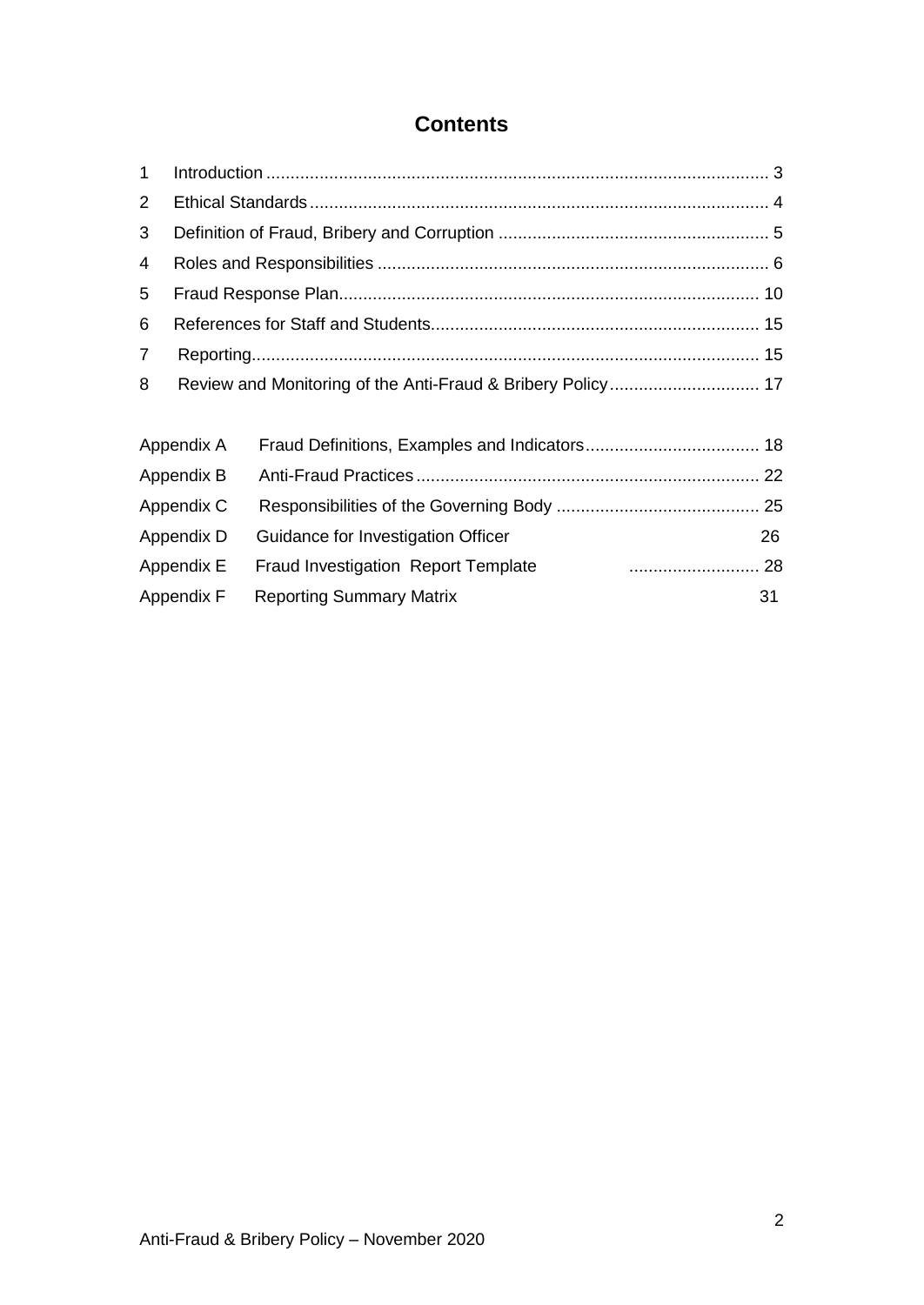#### <span id="page-2-0"></span>**1 Introduction**

Stranmillis University College (hereafter called the College) is committed to the application of the Seven Principles of Public Life identified by the Committee on Standards in Public Life, namely: Selflessness; Integrity; Objectivity; Accountability; Openness; Honesty; Leadership. The College is also committed to protecting the funds and resources to which it has been entrusted and to conducting its business fairly, openly, honestly, ethically and in accordance with relevant legislation.

In order to meet the expectations of funders, those who use College services and the general public, College Policy is to take all practical steps to prevent fraud, including bribery, and thoroughly investigate all actual and suspected fraud and irregularities in a timely manner. Allegations, (anonymous or otherwise) will be investigated and, where appropriate, referred to the Police Service of Northern Ireland (PSNI) at the earliest juncture.

The purpose of this Policy document is to:

- Set out the College's ethical standards;
- Provide a definition of fraud (also reflecting the requirements of the Bribery Act 2010) – see Appendix A;
- Set out the responsibilities for fraud prevention and detection;
- Set out procedures for reporting actual and suspected cases of fraud;
- Set out responsibilities for the investigation of actual or suspected fraud and the sanctions to be taken against offenders through the Fraud Response Plan.

The objective of this Policy is to create a working environment that encourages all staff to be alert to the possibility of fraud and irregularity and to know how to deal with it if it arises or is suspected. Examples and indicators of fraud are shown in Appendix A whilst Appendix B outlines a range of commonly adopted anti-fraud practices.

Any breach of this Policy by staff, students or Members of the Governing Body will be treated as a disciplinary matter.

#### **1.1 Relationship with other Policies and other Internal Control Arrangements**

The Policy is supported by a series of comprehensive and inter-related policies, procedures and internal control arrangements that provide a corporate framework to counter fraudulent and corrupt activity. These have been formulated in line with appropriate legislative requirements, and include:

• Gifts and Hospitality Policy.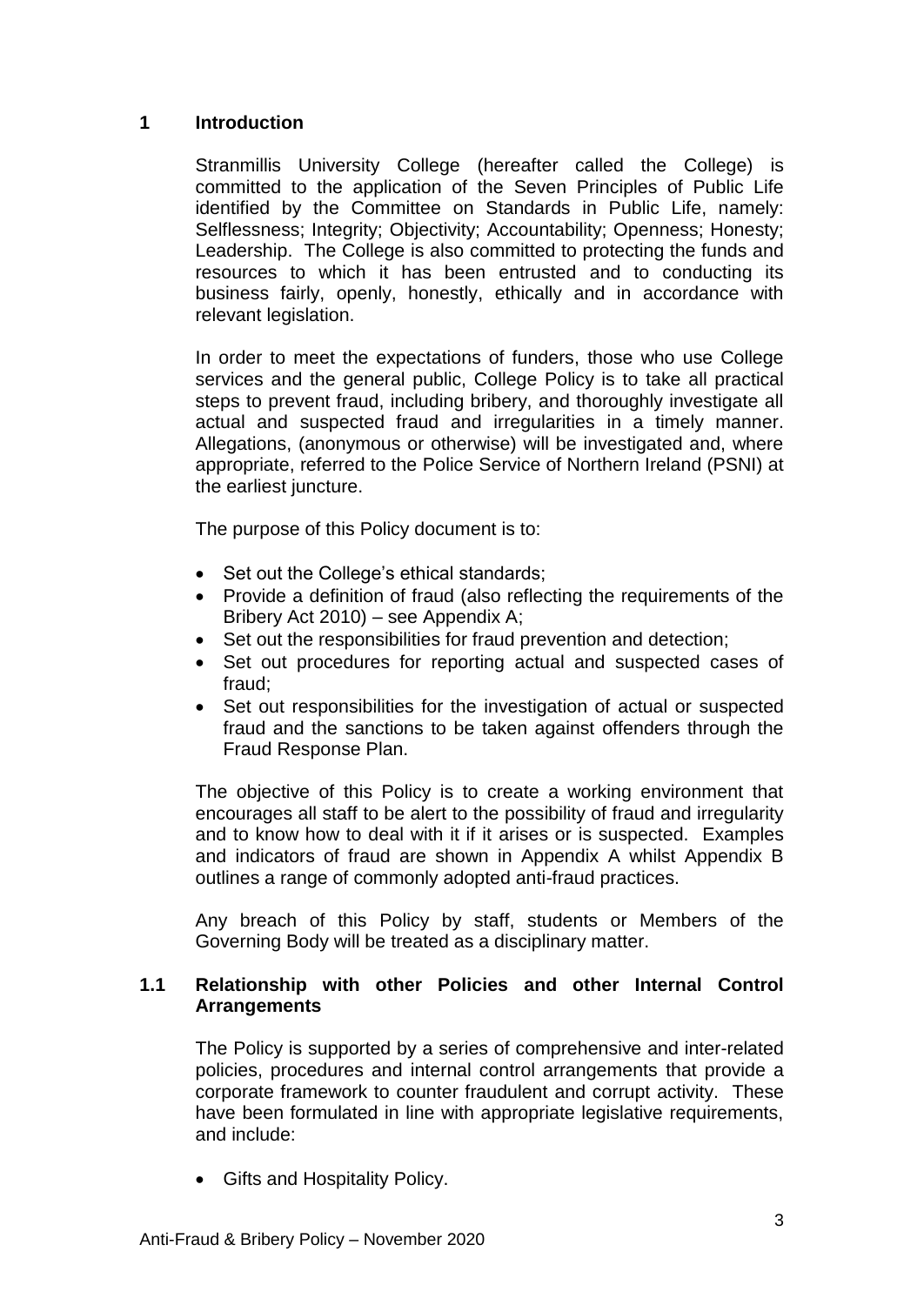- Staff Code of Conduct.
- Governing Body Code of Conduct
- Staff Disciplinary Policy and Procedures.
- Whistleblowing Policy.
- Register of Interests Policy.
- Staff Training and Development Policy and Procedures.
- Data Protection Policy.
- Information Asset Management Policy and Procedures.
- General Regulations (QUB regulations for students) and associated student disciplinary procedures.
- Sound internal control systems including a) the safeguarding of College assets, b) segregation of duties especially in connection with financial transactions and c) denial of opportunities for fraud to be committed.
- Effective internal and external audit arrangements.
- Effective staff recruitment and selection procedures.

#### <span id="page-3-0"></span>**2 Ethical Standards**

The effectiveness of the College's system of internal control is the responsibility of everyone in the College, including staff, students and members of the Governing Body. The College is committed to applying the highest standards of corporate governance and this means maintaining high legal, ethical and moral standards as everyone goes about their business every day. Everyone must act with integrity to safeguard the public and other resources for which they are responsible. This means:

- declaring any potential conflict of interest;
- observing the law and reporting wrongdoing;
- observing all College policies and procedures;
- not taking part knowingly in any illegal activity, or in any acts that would discredit the College;
- not participating in any activity or relationship that may affect, or appear to affect, unbiased judgment;
- not disclosing confidential information about the College to anyone outside the College, except where disclosure is required by the operation of law;
- not using College information for any personal gain or in any manner that would be contrary to the law or reflect badly on the College.

The College also expects that individuals and organisations that it interacts with, including suppliers, contractors and service providers,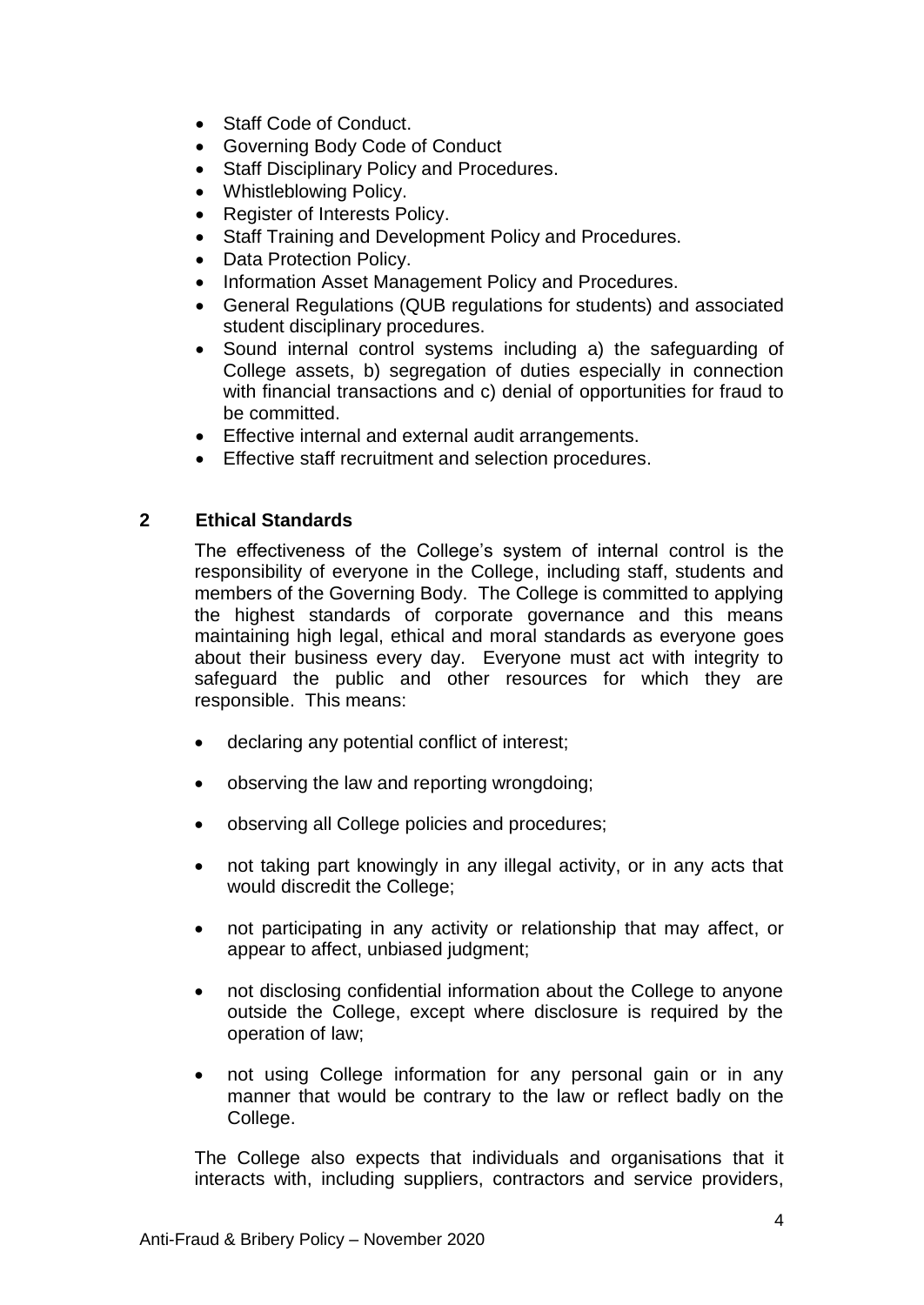will act towards the College with integrity and without thought or actions involving fraud, bribery and corruption.

The College will not tolerate, condone or endorse any act of bribery, including facilitation payments, by any person associated with it. Under no circumstances should College staff offer, promise, give, seek, request, solicit, accept, receive, or agree to receive any bribe, whether in the form of cash or any financial or other inducement or advantage, to or from any person or organisation, wherever they may be located and whether they are a public official or body or a private person or company.

Any proven instance of bribery or fraud by College employees will be treated as a disciplinary offence resulting, potentially, in dismissal and may also result in legal proceedings.

Excessive or lavish gifts or hospitality in relation to business transactions might constitute bribery. No College employee shall accept gifts or hospitality other than in accordance with the provisions set out in the College Gifts and Hospitality Policy.

Where relevant, the College will include appropriate clauses in its contracts about the consequences of fraud, bribery and corruption; evidence of such acts is likely to lead to a termination of the particular contract and may lead to legal proceedings.

If there is any doubt about the acceptability of a potential act under this Policy, or any other matter to which it relates, staff should seek advice from the Secretary to the Governing Body.

#### <span id="page-4-0"></span>**3 Definition of Fraud, Bribery and Corruption**

#### **3.1 Fraud**

The term fraud is a broad term used to describe a number of activities including, false accounting, theft, forgery, misappropriation, bribery and corruption, deception and collusion.

The Fraud Act 2006 states that fraud can be committed in the following ways:

- False representation;
- Failing to disclose information; or
- By abuse of position.

In all three classes of fraud, the Act requires that for an offence to have occurred, the person must have acted dishonestly, and that they have acted with the intent of making gain for themselves or anyone else, or inflicting loss (or risk of loss) on another.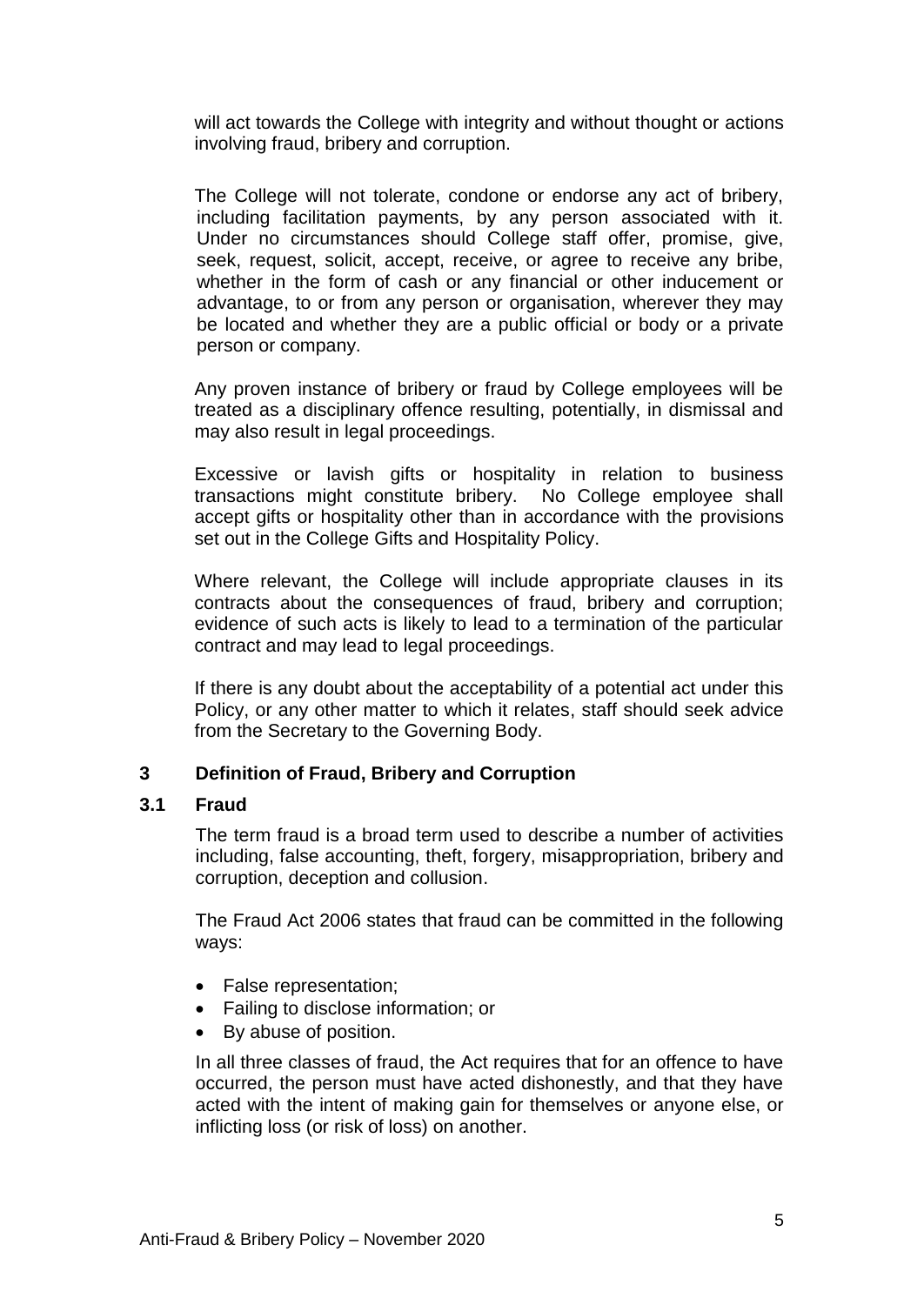#### **3.2 Bribery**

Government guidance defines 'bribery', as giving a financial or other advantage to any person (this may, for example, include donation to charity) to encourage that person to perform functions or activities improperly or to reward that person for having already done so.

The Bribery Act 2010 details four main bribery offences:

- 1. Bribing another person offer, promise or give a financial or other advantage by intending to bring about improper performance.
- 2. Being bribed requesting, agreeing to receive or accepting a bribe.
- 3. Bribing a foreign public official with intention of influencing the official in the performance of his/her official functions.
- 4. Failure of a commercial organisation to prevent bribery by associated persons.

#### **3.3 Corruption**

Corruption is the offering, giving, soliciting or acceptance of an inducement or reward which may influence the actions. Types of corruption include abuse in the following areas:

- tendering and awarding of contracts;
- profiteering as a result of knowledge of confidential College information or disclosing such information to other persons;
- pecuniary interests of members and employees;
- hospitality;
- disposal of assets.

This Policy covers all of the above. Further information and some examples are included in Appendix A.

#### <span id="page-5-0"></span>**4 Roles and Responsibilities**

Management in the College must ensure that the opportunities to commit fraud are minimised. The College is committed to an effective Anti-Fraud and Bribery Policy designed to:

- promote an anti-fraud and bribery culture throughout the organisation;
- encourage prevention of fraud and bribery;
- promote detection of fraud and bribery;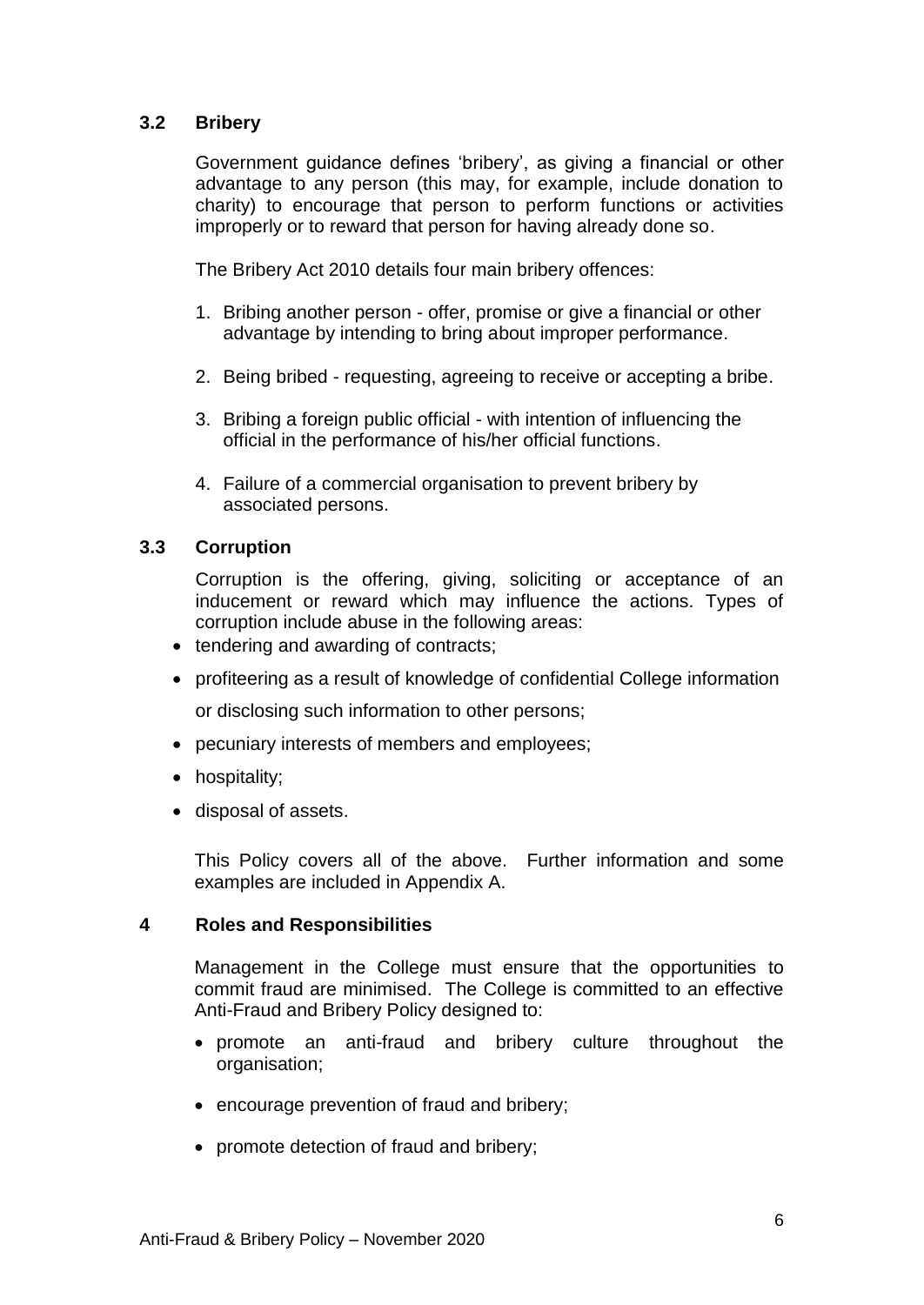- support investigation of fraud and bribery;
- institute effective sanctions, including appropriate legal action against people committing fraud or bribery against the College;
- provide effective methods for seeking redress in respect of resources defrauded.

The responsibilities of the Governing Body are set out in Appendix C.

#### **4.1 Culture**

The culture of the College is one of honesty, openness and transparency in all of its dealings, with total opposition to fraud, bribery and corruption in any form.

Governors and staff play an important part in creating and maintaining this culture and are encouraged to raise any concern that they may have about College business or activity.

Concerns raised will be treated seriously and appropriately investigated in a confidential manner. In raising concerns, staff and students can also be assured that there will be no victimisation, anonymity will be respected as far as reasonably possible and that their current employment or future prospects with the College will not be affected.

#### **4.2 Procedures**

The College's Whistleblowing Policy provides the framework for dealing with legitimate staff concerns, without fear of reprisal, including those involving actual or suspected fraud, bribery or corruption.

Members of the public, organisations, College suppliers and contractors are also encouraged to raise any issues of concern through whatever channel they consider appropriate.

Unless there are good reasons to the contrary, anonymous allegations received in writing will be taken seriously and investigated in an appropriate manner. However, as investigators normally wish to speak with those reporting concerns as part of an investigation, investigations into anonymous reports may be less effective.

All actual or suspected incidents of fraud or bribery should be reported without delay to the Principal. Where suspicion of irregular activity relates to the Principal or a member of the Governing Body, such concerns should be reported to the Chair of the Audit and Risk Assurance Committee (ARAC) via the Secretary to the Governing Body on 02890 384438.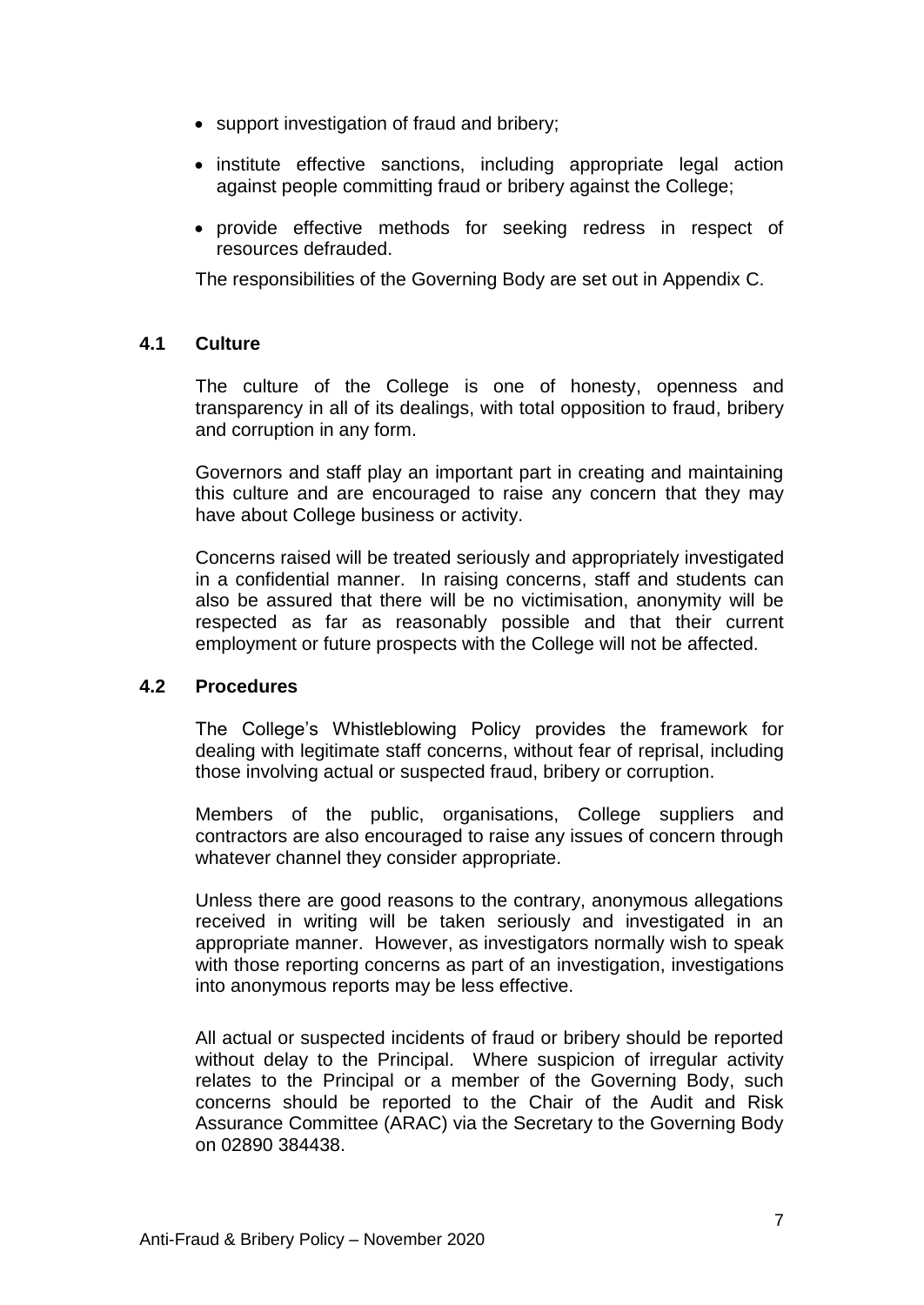Where a disclosure relates to the Chair of the Audit and Risk Assurance Committee, the report should be made directly to the Chair of the Governing Body via the Secretary to the Governing Body.

Where a suspicion relates to the Chair of the Governing Body the disclosure should be made to the Permanent Secretary for the Department for the Economy (DfE) by contacting DfE on 028 9025 7777 (Adelaide House) or 028 9052 9900 (Netherleigh) .

Employees who suspect that wrongdoing has occurred must, on no account, conduct their own investigation.

#### **4.3 Prevention**

Fraud, bribery and corruption are expensive in terms of reputational risk and financial loss as well as time consuming to investigate. Therefore, the prevention of fraud, bribery or corruption is a major objective and measures have been put in place including denial of opportunity, effective leadership, auditing, employee screening and student recruitment.

Student academic offences such as plagiarism, collusion etc. are addressed under the General Regulations (QUB regulations for students). All relevant student policies are made available on the College Student intranet and students are alerted to this repository and any updates regularly.

All College staff have responsibility for ensuring that the College's carefully designed systems of internal control and financial management, as set out in the College's policies and procedures, are adhered to fully and consistently.

Staff will be made aware of College policies and procedures through induction programmes, notification of policy and procedure development and updates and relevant training.

Staff and students are expected to familiarise and themselves with the requirements contained within new or updated policies and procedures which they have been made aware of.

The credibility and success of this Anti-Fraud and Bribery Policy is dependent largely on how effectively it is communicated throughout the organisation.

Staff recruitment procedures require applicants to declare any connections with current governors and staff. Panel members sitting on recruitment panels are similarly required to declare such connections – no employee or governor can sit on a selection panel if an applicant has a close personal relationship with that panel member.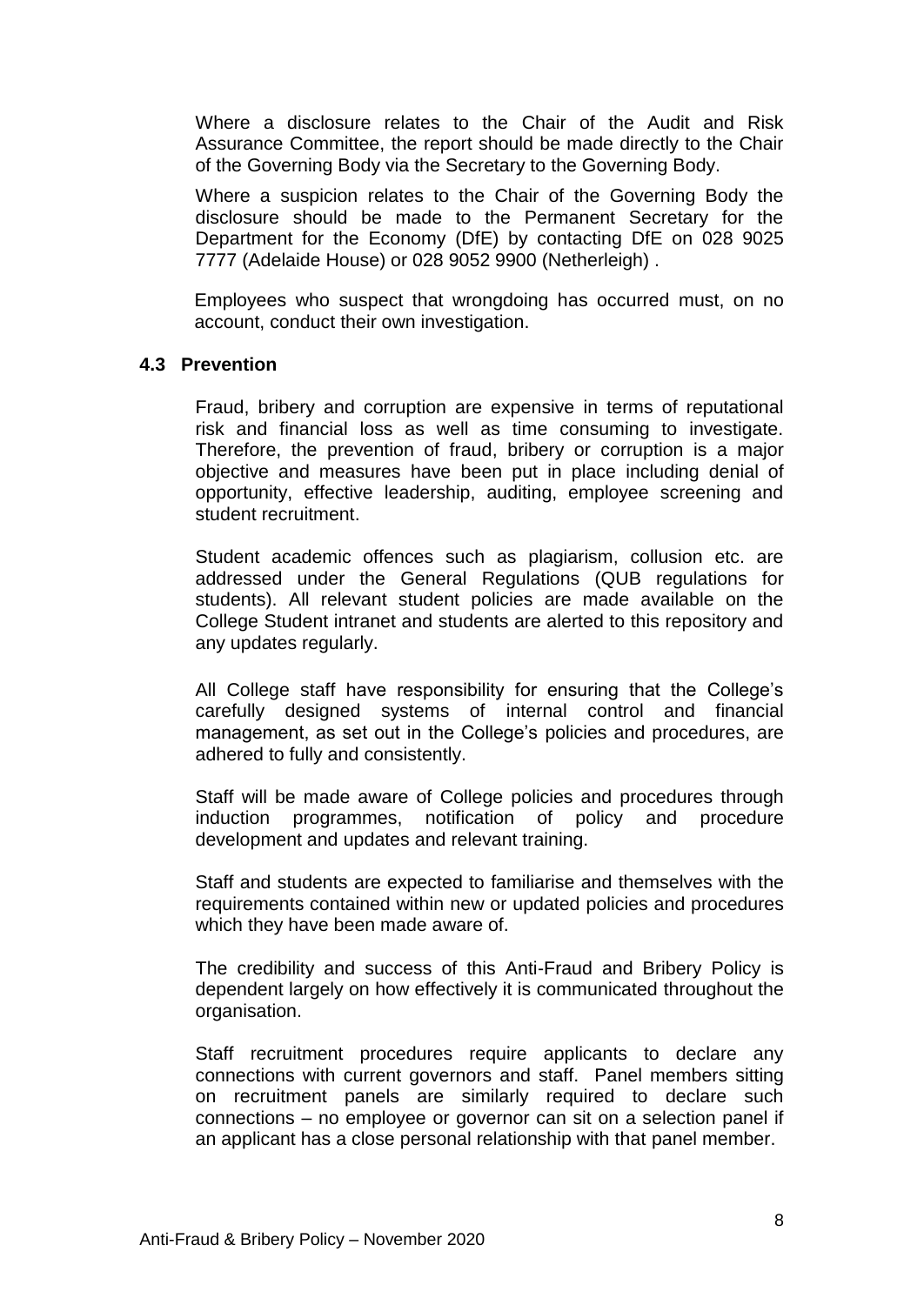Continuous management review of systems and reports by Internal Audit as part of the annual internal audit programme should assist management in detecting and preventing fraud and should also result in continuous improvements.

#### **4.4 Detection**

No system of internal controls can guarantee that fraud will not occur. However, policies and procedures are in place to reduce the opportunity for fraudulent activity and to detect and highlight irregular transactions. It is the responsibility of managers to prevent and detect fraud or irregularity by maintaining robust internal controls within their departments and making sure that all staff understand the systems in place and work within the systems.

Student fraud including fraudulent admissions, plagiarism etc. is covered by the General Regulations (for students).

Actual or suspected fraud, bribery or irregularity may be identified through a number of means, including the following:

- the requirement of all to report actual or suspected fraud, bribery or irregularity;
- the proper operation of robust internal control systems and procedures;
- supervision and checking outputs;
- random spot checks by managers;
- a complete and secure audit trail.
- planned audit work;
- Whistleblowing Policy;
- use of anti-plagiarism software.

#### **4.5 Investigations**

The College will investigate any compliant or allegation in respect of fraud or irregularity regardless of value.

The College recognises the unpredictability of fraud or irregularity and the disruption which it may cause once identified. However, the College also needs to safeguard its assets, recover losses and secure evidence for legal or disciplinary purposes.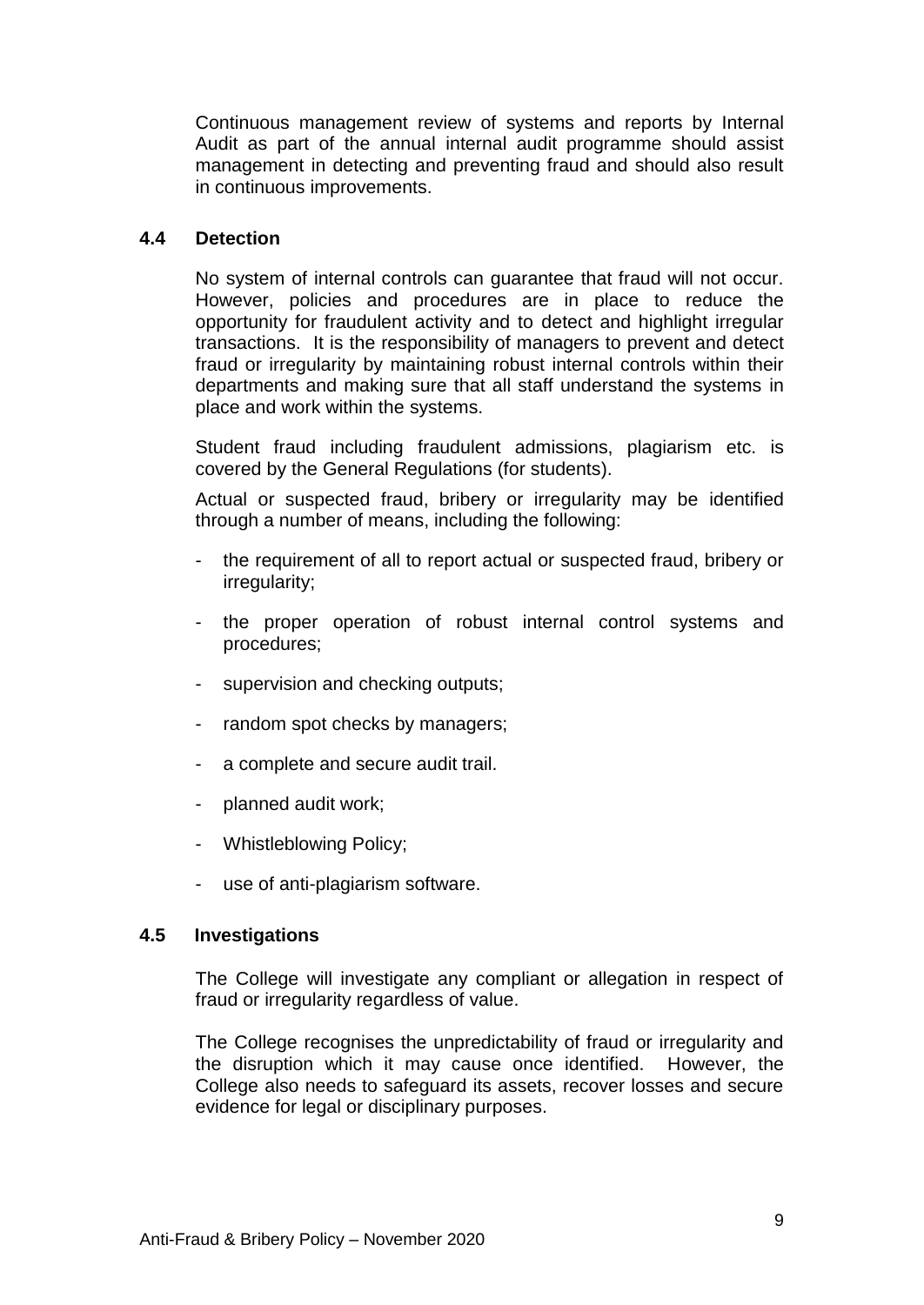In order to meet these objectives, and to clarify its approach when fraud is suspected, the College has established a Fraud Response Plan - see section 5 below.

Initial reports of actual or suspected fraud should be treated with caution and discretion since suspicious circumstances can turn out to have a reasonable explanation or the report could originate from a malicious source.

Investigations will be carried out in such a way as to ensure that individuals are not harmed by false or malicious accusations and to avoid alerting the alleged fraudster.

#### <span id="page-9-0"></span>**5 Fraud Response Plan**

It is best practice to have a Fraud Response Plan to be followed when actual or suspected fraud or irregular activity is reported, detected or suspected.

#### **5.1 Purpose**

The purpose of the Fraud Response Plan is to provide guidance on the action to be taken when fraud or irregularity is reported, suspected or discovered. It covers, as a minimum: 1) to whom the incident should be reported, 2) key roles and responsibilities, 3) investigation of the incident. 4) reporting lines and 5) how employees under suspicion will be dealt with.

The use of the Fraud Response Plan should allow the University College to:

- respond quickly and professionally to any suspicion or suggestion of fraud or irregularity;
- prevent further loss;
- establish and secure evidence necessary for criminal or disciplinary action;
- notify the Sponsor Department (currently DfE) and potentially the PSNI when appropriate;
- minimise and recover losses;
- take appropriate action against those who have committed the fraud;
- deal with requests for references for employees disciplined or prosecuted for fraud;
- review the reasons for the incident, the measures taken to prevent a recurrence, and any action needed to strengthen future responses to fraud;
- keep all persons with a need to know suitably informed about the incident and the University College's response;
- assign responsibility for investigating the incident:
- establish circumstances in which external specialists should be involved;
- establish circumstances in which the police should be notified and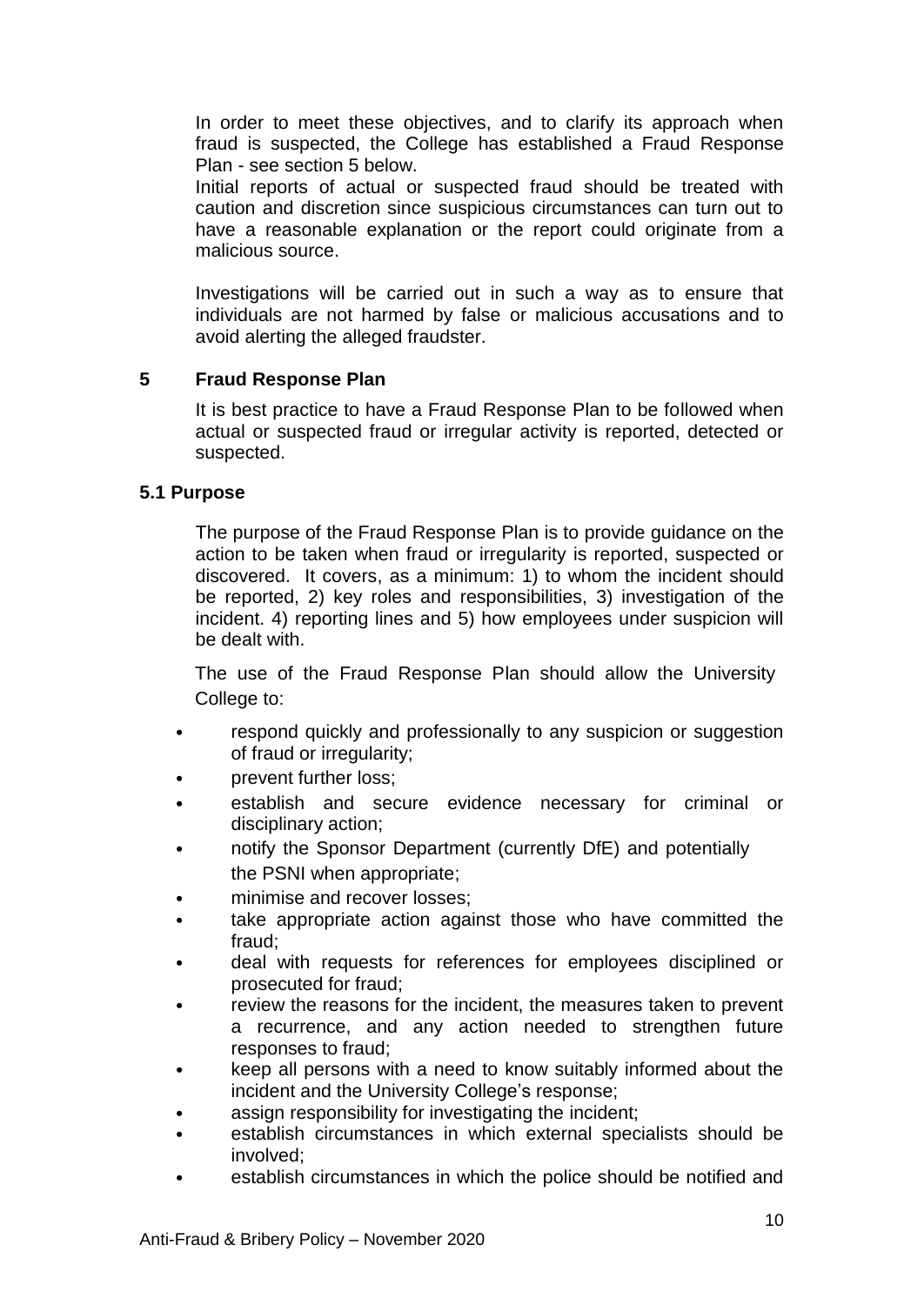the lines of communication with the police.

It is noted that the Stranmillis University College has processes in place to reduce the risk of fraud as far as practicably possible, such as approval limits and segregation of duties.

#### **5.2 Initiating Action**

Suspicion of fraud or financial irregularity may be captured through a number of means as outlined in section 4.4 above.

As soon as is practicable, and preferably within two working days of receiving a report, a meeting of the Fraud Project Group (FPG) will be convened to decide on the initial response. The FPG will normally comprise the following staff or their nominees:

- The Principal or a member of the Senior Management Team who will act as the FPG Chair;
- The Head of Human Resources;
- The Head of Finance:
- Others as may be required from specialist areas such as Academic Registry, IT or Estates as determined by the FPG Chair.

When an investigation is to take place which implicates any of the FPG, another person with senior management responsibility shall be appointed to the FPG by the Chair of the Audit and Risk Assurance Committee.

The FPG will decide:

- whether an investigation is required;
- who should undertake the role of Investigation Officer and the composition of any project group, if necessary, set up to co-ordinate the investigation;
- whether, and at what stage, an external resource including potentially internal audit need to be involved in the investigation;
- whether the individual(s) needs to be suspended in accordance with the College's disciplinary procedures; and
- whether the matter should be reported to the police.

The FPG Chair may seek appropriate advice prior to deciding the investigation approach to be adopted.

When considering the approach to undertaking an investigation into an actual or suspected fraud or irregularity, the FGP may consider matters such as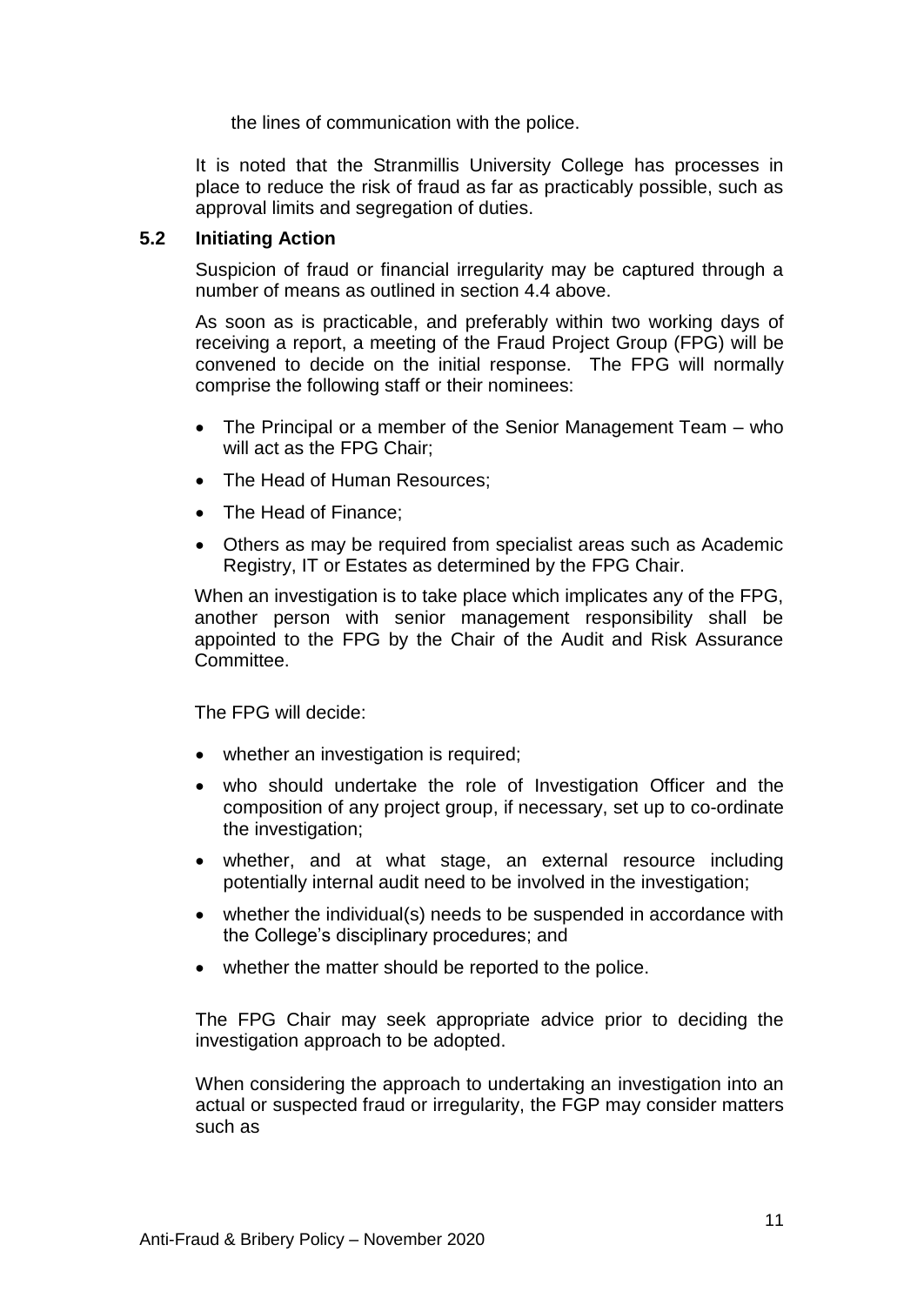- how complex or relatively straightforward the matter is expected to be to investigate,
- the sensitivity of the matter,
- how likely the investigation might result in legal proceedings,
- the expected financial value involved.
- the potential cost to investigate using external resources compared to the cost to investigate internally,
- if there is the relevant expertise and / or capacity to investigate internally.

All fraud investigations should normally be led by an Investigation Officer who may be supported by others, under the direction of the FPG. The Investigating Officer should normally be appointed as soon as is practicable, and preferably within two working days of the initial FGP meeting.

The FPG Chair may call on staff from within the Finance Department to undertake, or contribute to, an internal fraud investigation in the first instance potentially with access to an external resource or advice from the outset.

Alternatively, after initial findings, the FGP Chair may consider it necessary for an external resource to become involved in the investigation especially for more complex, sensitive and / or higher value actual or suspected frauds. This external resource may either be provided by the University College's internal auditors, or where necessary, other external specialists e.g. specialist technical expertise such as forensic audit techniques. In these circumstances, the FPG may, in consultation with the Chair of the Audit and Risk Assurance Committee, approve the appointment of external specialists to lead or contribute to the investigation.

Where the FPG has agreed that there is a need for an investigation and a decision has been taken as to who should act as Investigating Officer, Terms of Reference for the investigation should normally be drawn up for the approval of the FPG. The Terms of Reference do not need to be complicated for low value and more straightforward investigations.

Any investigation to be undertaken by Internal Audit will normally be in addition to that scheduled days within the approved annual internal audit plan. Internal Audit may only be considered suitable to undertake an investigation when no conflict of interest, actual or perceived, exists.

The Chair of the Audit & Risk Assurance Committee will be advised at the earliest possible time that an investigation is taking place and of the planned approach toward undertaking the investigation.

As part of this process any member of staff against whom an allegation has been made will usually be interviewed and have the right to be accompanied by an accredited representative of a recognised trade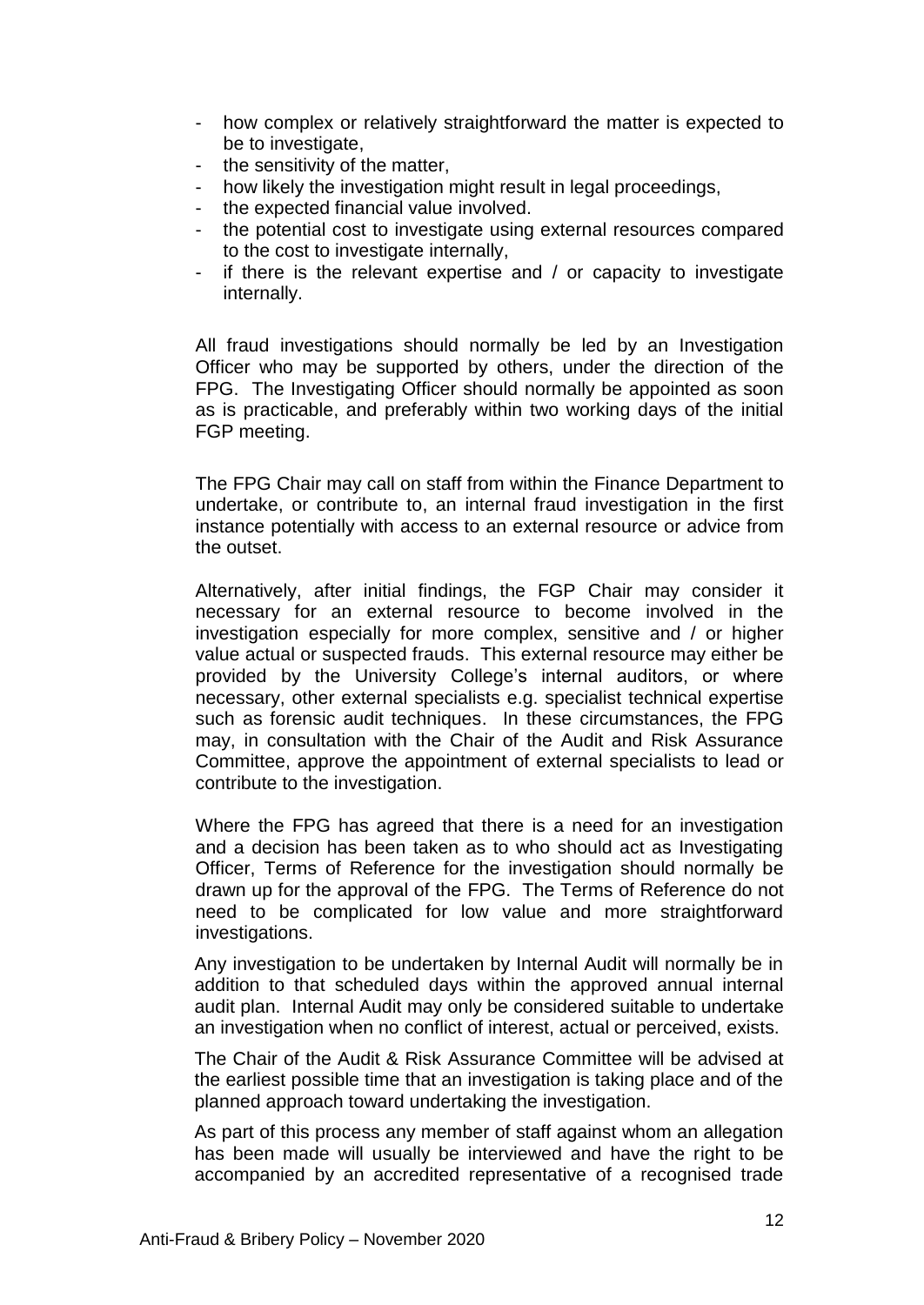union, by a colleague or other representative recognised by the College.

The right of a student to be accompanied when being interviewed will be in accordance with the student disciplinary procedures. In any discussions with the suspected member of staff or student it should be stressed that, at this stage, dependent on the outcome of the investigation, a formal disciplinary hearing and/or the involvement of the PSNI, may be necessary.

The College is entitled to reach a decision, which could include dismissal, in advance of the completion of any related PSNI investigations. Please refer to Appendix D for further guidance relating to investigations with PSNI involvement.

Having regard, inter alia, to the requirements of the College's insurance and relevant legislation and the need not to prejudice any possible future criminal investigations, the FPG Chair and / or the Chair of Audit and Risk Assurance Committee may arrange for the PSNI to be informed of any serious concerns, including material fraud as defined in the HEFCE Audit Code of Practice.

Normally such actions will be undertaken in consultation with the Internal Auditor and / or the College legal advisors.

#### **5.5 Prevention of Further Loss**

Where, on initial investigation it is found that there are reasonable grounds for suspecting either staff or students of fraud or irregularity, the FPG will decide how to prevent further loss.

This may require the precautionary suspension, with pay, of a member of staff against whom the allegation of fraud or irregularity has been made. Suspension is a safeguard to prevent the removal, destruction or alteration of evidence and is not a disciplinary sanction nor is it a presumption of guilt. Any decision to suspend a member of staff will be taken by the Principal, or a Member of the Senior Management Team if the Principal is unavailable, taking into account the advice of the Investigating Officer and the Fraud Project Group which normally includes the Head of Human Resources. If the suspected fraud or irregularity involves a student they may be suspended from all parts of the College. Any decision to suspend a student will be taken by the Principal or a Member of the Senior Management Team if the Principal is unavailable, taking into account the advice of the Investigating Officer and the Fraud Project Group which normally includes the Head of Human Resources and Director of Student and Learning Services.

It may be necessary to plan the timing of suspension to prevent the suspect(s) from destroying or removing evidence that may be needed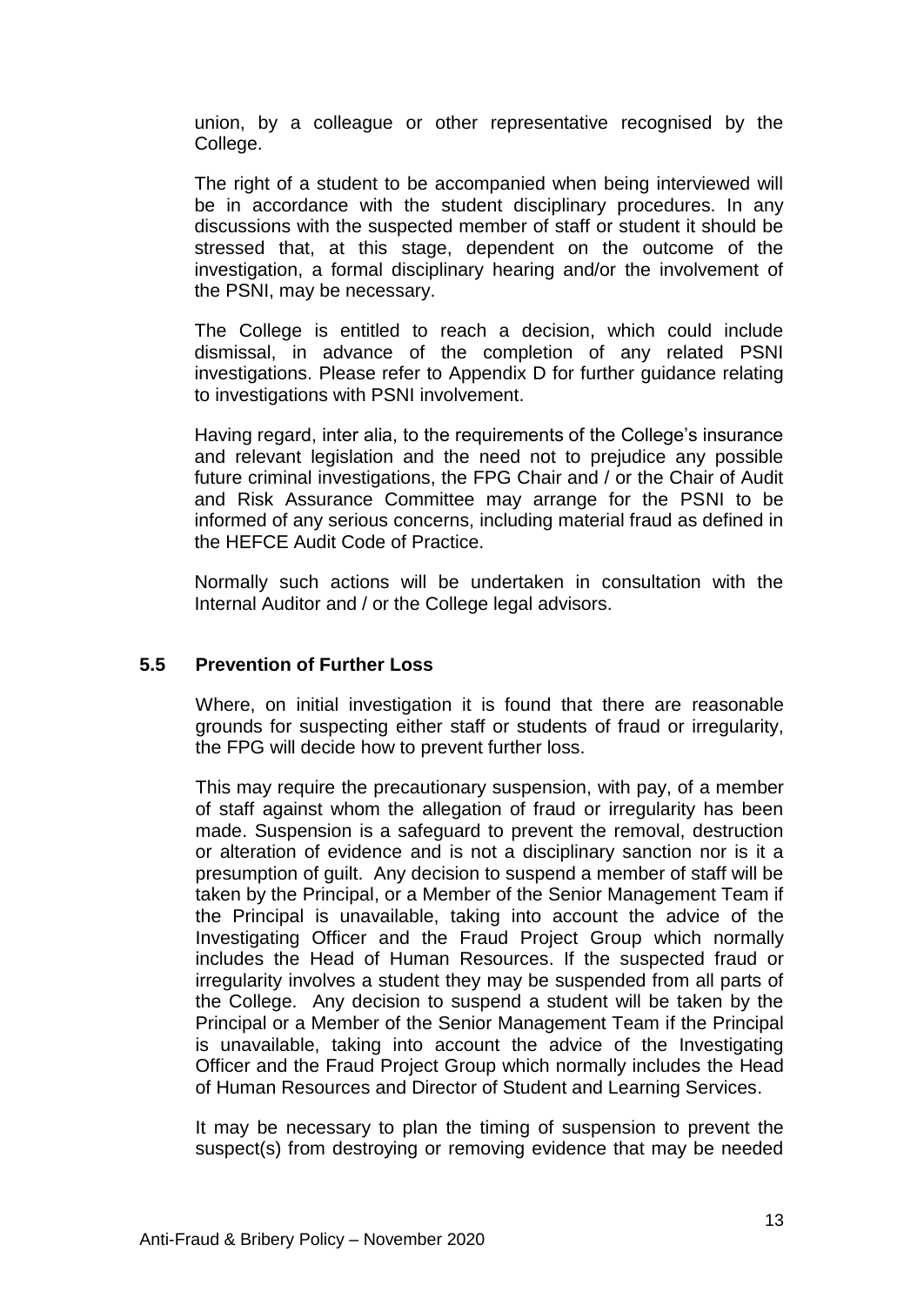to support the investigatory process and possible disciplinary or criminal action.

In these circumstances, the employee or student will be approached without prior notice and informed of the College's decision to suspend. This decision will be confirmed in writing by the Head of Human Resources (for staff) or the Principal (for students). The individual(s) will be supervised at all times before leaving College premises. They will be allowed to collect personal property under supervision, but will not be able to remove any property belonging to the College. Any security passes and keys to premises, offices and furniture will be returned. Laptop computers and any associated hardware/software must also be returned.

A member of staff who is suspended from duty may appeal to the College against the suspension as set out in the Staff Disciplinary Procedures. This appeal will be heard by the Principal, a member of the Senior Management Team or a subgroup of the Governing Body provided they have not been involved in the initial decision to suspend. A member of staff who has been suspended must be available at reasonable notice to participate in the investigation or any associated disciplinary process.

A student who is suspended may appeal to the College against the suspension. This appeal will be heard by the Principal, a member of the Senior Management Team or a subgroup of the Governing Body provided they have not been involved in the initial decision to suspend. A student who has been suspended must be available at reasonable notice to participate in the investigation or any associated disciplinary process.

The Head of Estates and Procurement Services will consider the best means of preventing access to the College while the individual(s) remain suspended (for example by changing locks and informing security staff not to admit the individual(s) to any part of the campus). Similarly, the Digital and Technical Services Manager will be advised to immediately suspend access permissions to all College IT systems.

#### **5.6 Establishing and Securing Evidence**

Once a suspected fraud or bribery is reported, steps will be taken immediately to promptly gather and secure all relevant records and evidence so as to ensure it is not subsequently altered or destroyed. This will include:

- (a) Prime documents;
- (b) Certified copies of documents;
- (c) Physical items;
- (d) Computer data.

The evidence must be adequately secured until the Investigating Officer or the PSNI obtain the evidence to begin an investigation.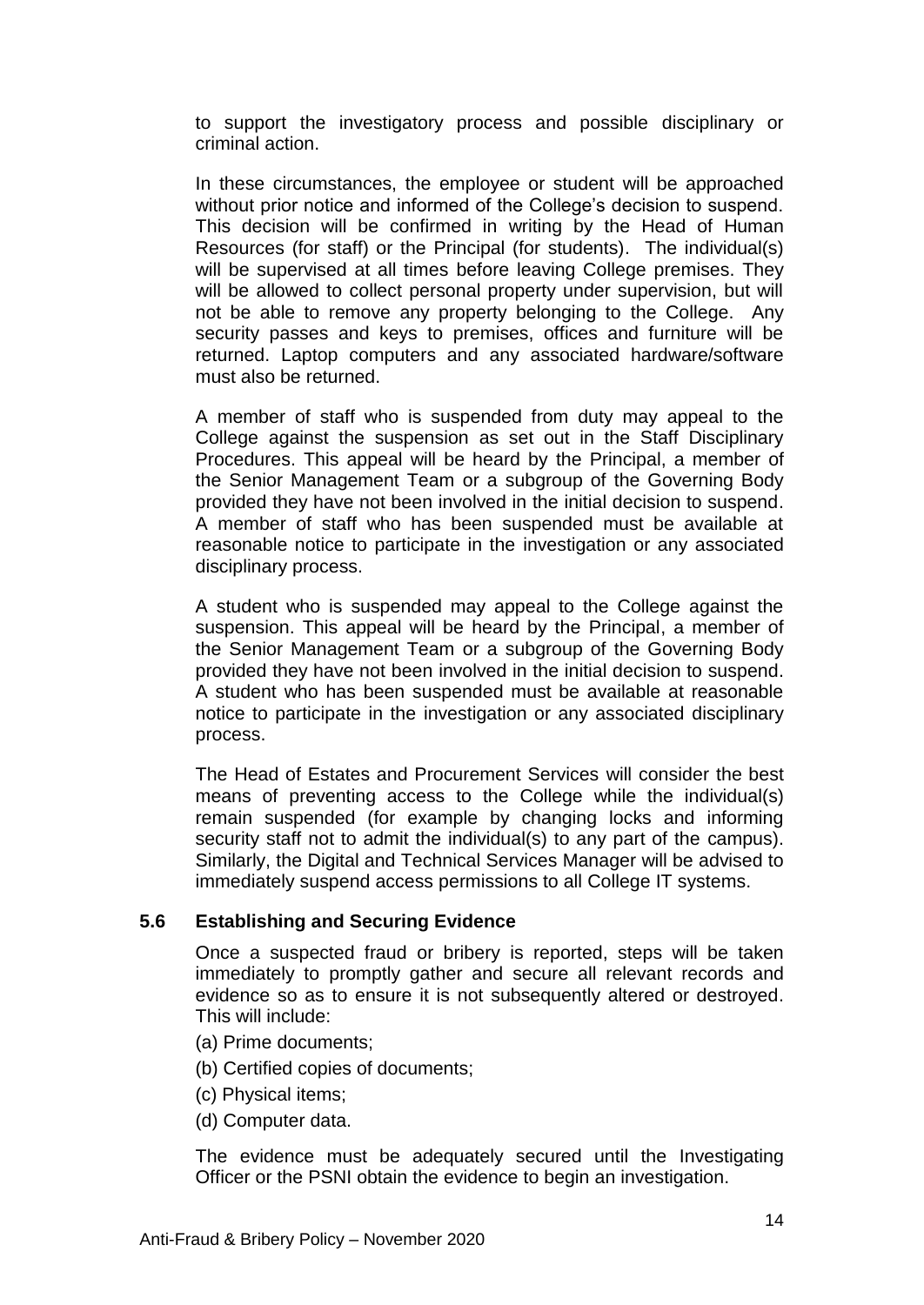#### **5.7 Recovery of Losses**

Recovering losses is a major objective of any fraud response investigation. The FPG will ensure that, in all fraud investigations, the amount of any loss is quantified when possible. Repayment of losses will be sought in all cases from those found to be responsible for perpetrating the fraud.

Where the loss is substantial, legal advice will normally be obtained without delay, including in relation to the need to freeze an individual's assets through the courts pending conclusion of the investigation. Legal advice may also be sought about the prospects for recovering losses through the civil court; where the perpetrator refuses repayment. The College will normally expect to recover costs, including legal costs, in addition to losses.

When appropriate, the Head of Finance will liaise with the College insurers to seek advice, and potentially, to submit a claim under existing insurance cover.

#### **6 References for Staff and Students**

<span id="page-14-0"></span>Any request for a reference for a member of staff or a student who has been disciplined or prosecuted for fraud or irregularity must be referred to the Head of Human Resources (for staff) or Director of Student and Learning Services (for students) who will then consult with the Principal, and / or seek legal advice as appropriate. The Head of Human Resources shall prepare any answer to a request for a reference for a staff member, having regard to employment law. The Director of Student and Learning Services shall prepare any answer to a request for a reference for a student.

#### <span id="page-14-1"></span>**7 Reporting**

#### **Response to an Initial Report**

Any incident deemed by the FPG to require investigation shall be reported, without delay, by the Principal to the Chair of the Audit and Risk Assurance Committee and Internal Audit.

#### **Notifying the Sponsor Body (currently DfE)**

The Principal must, to comply with the conditions of funding as set out in the Management Statement / Financial Memorandum, report immediately all allegations of fraud or irregularity, whether suspected or proven, or attempted frauds to the Sponsor Body – currently the Department for the Economy (DfE).

The Principal, as Accounting Officer, is responsible for presenting the annual assurance return to DfE, which details instances of serious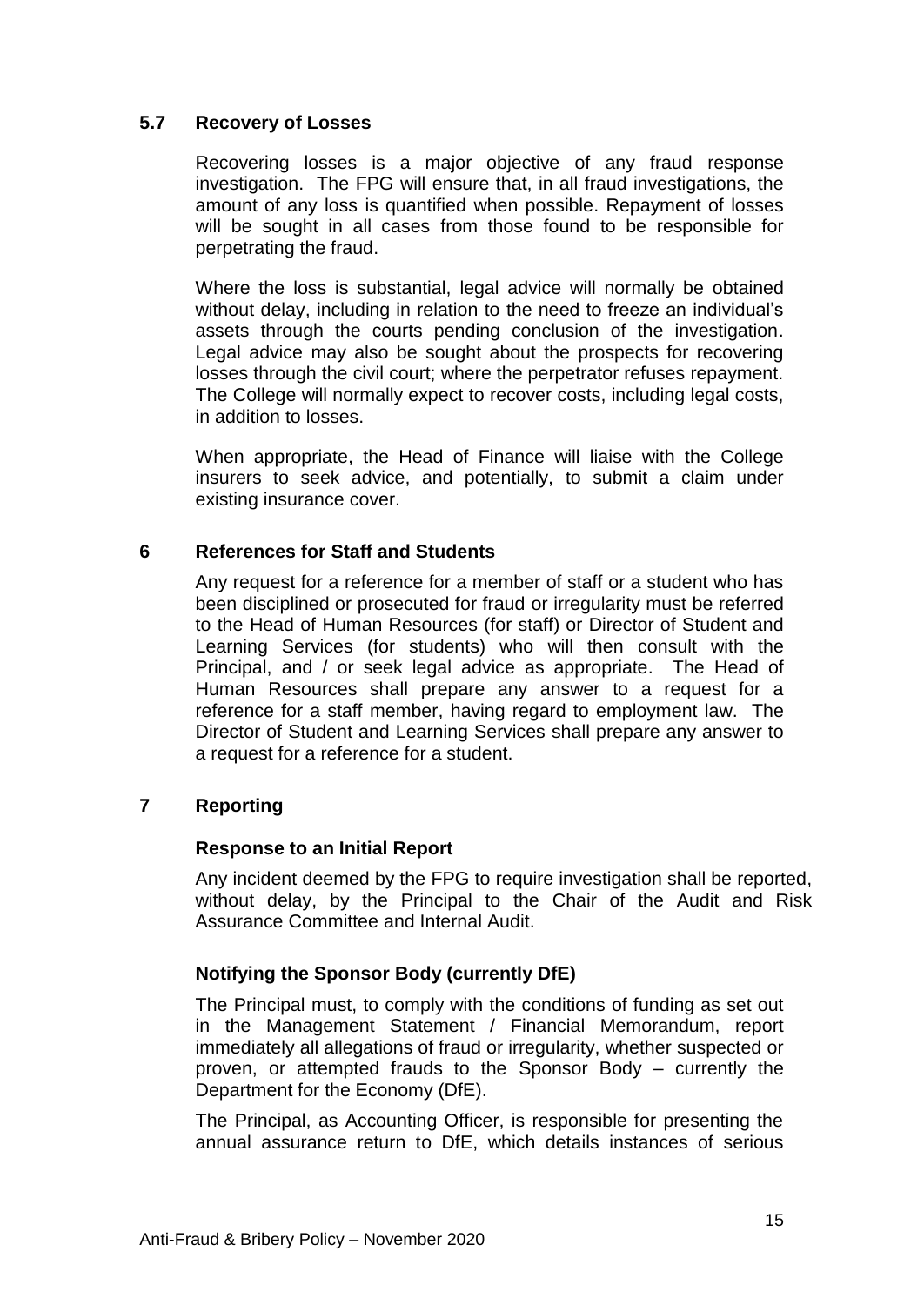weakness, such as fraud. A copy of this return will also be presented to the Audit and Risk Assurance Committee.

#### **Reporting during an Investigation**

On a regular basis, normally monthly, during the course of, and at the conclusion of the investigation, the FPG shall provide a confidential report to the Chair of the Audit and Risk Assurance Committee and the Principal (if not on the FPG).

#### **Reporting at the Conclusion of an Investigation**

At the conclusion of the investigation, an Investigation Report (Appendix E) will be produced which will provide sufficient detail to allow an assessment to be made as to whether any fraud or irregularity has occurred.

The format of the Investigation Report (see template at Appendix E) may differ for each case. However, this report will usually contain details of:

(a) how the investigation arose;

(b) subject to data protection considerations, the employee(s) / student(s) concerned, their position in the College and their responsibilities;

- (c) how the investigation was undertaken;
- (d) the facts and evidence which were identified;
- (e) quantification of losses;

(f) the findings and recommendations, including lessons learned, both regarding the irregularity itself and any changes to systems arising from weaknesses identified during the course of the investigation. (g) an Action Plan of agreed actions, who will undertake those tasks and the target date by when the agreed actions will be implemented.

On completion of the investigation, the Head of Finance will prepare a report for the Audit & Risk Assurance Committee which should include:

- a description of the incident, including the estimated value of any loss, details of those involved and the means of perpetrating the fraud;
- any findings, recommendations and agreed actions identified as necessary to be implemented to prevent recurrence and to strengthen future responses to fraud.

If the circumstances set out in the Investigation Report indicate that the employee / student has a case to answer, then it will be appropriate to invoke the College's disciplinary procedures.

At this stage the FPG Chair will liaise with the Head of Human Resources and / or Director of Student and Learning Services in order to arrange the appropriate disciplinary hearing.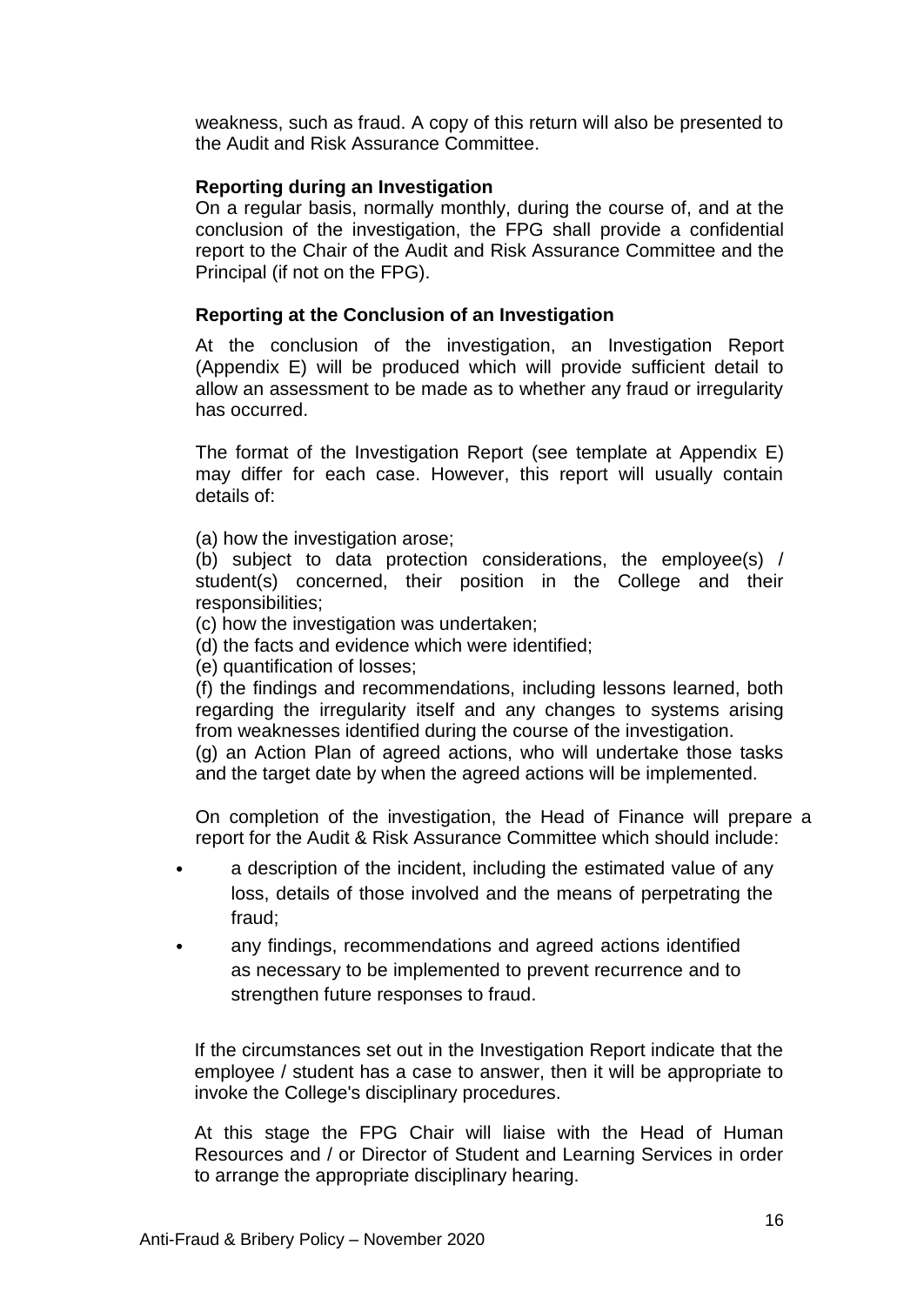Monitoring arrangements will be established, under the control of an appropriate manager identified by the FRP, to ensure agreed actions are implementation within timescales so as to prevent any repetition.

The Chair of the Audit and Risk Assurance Committee will provide an update on ARAC matters at each meeting of the Governing Body, including concluded fraud investigations.

In addition, an annual Fraud Report will be compiled by the Head of Finance and presented for consideration by the Audit and Risk Assurance Committee. Please see Appendix F for a Reporting Summary Matrix.

#### <span id="page-16-0"></span>**8 Review and Monitoring of the Anti-Fraud and Bribery Policy**

\_\_\_\_\_\_\_\_\_\_\_\_\_\_\_\_\_\_\_\_\_\_\_\_\_\_\_ \_\_\_\_\_\_\_\_\_\_\_\_\_\_\_\_\_\_\_\_

The Anti-Fraud and Bribery Policy will be formally reviewed every three years or sooner, if considered necessary, following an incident of fraud or irregularity, to ensure that it reflects changes which may be necessary to strengthen future responses to fraud and irregularity.

There will also be an informal annual review of the Anti-Fraud and Bribery Policy to consider if any amendment is required. The College will advise DfE of any significant changes.

Prof. Anne Heaslett **Date November 2020** Principal Review Date: November 2023 For distribution to: All Staff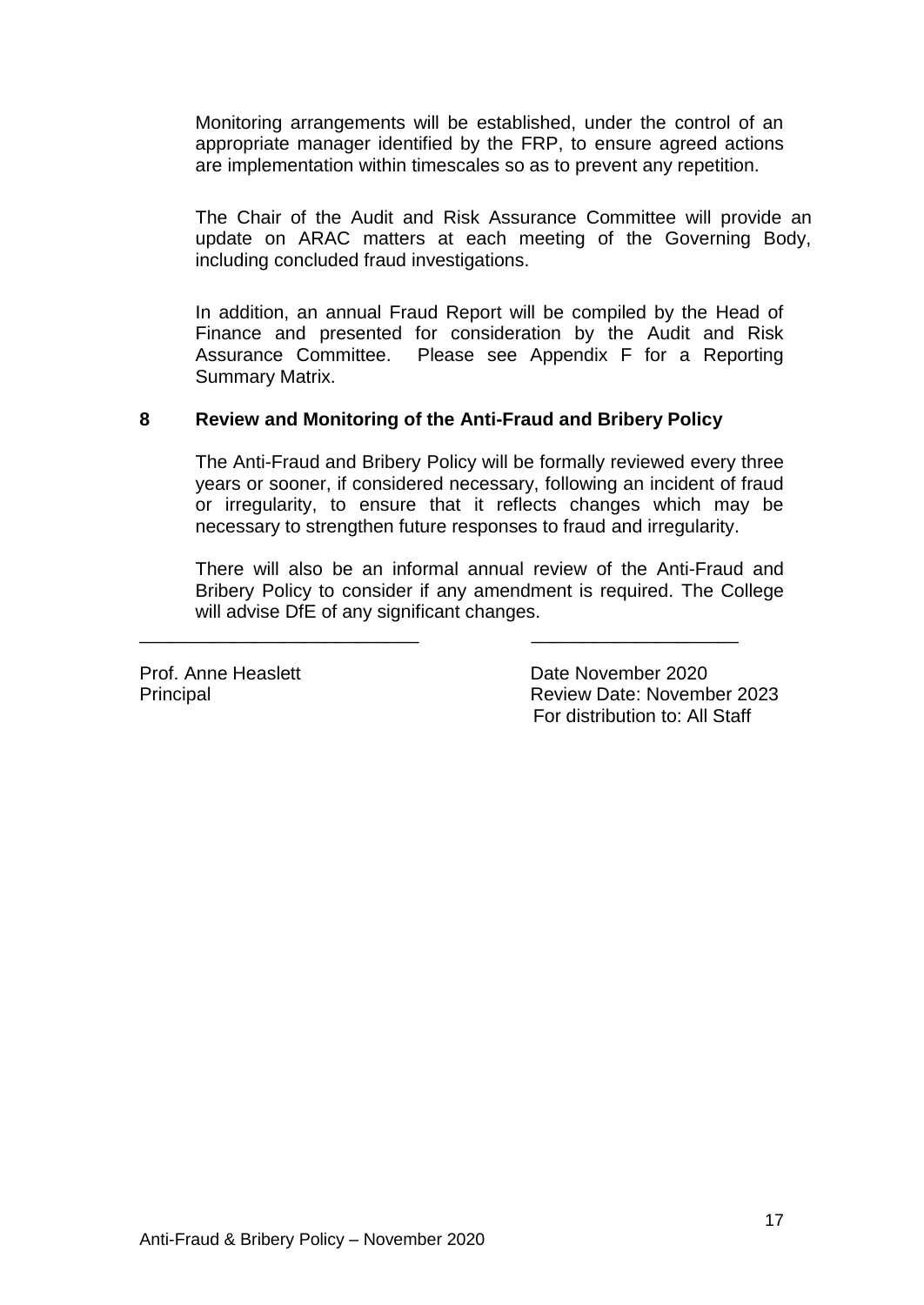#### <span id="page-17-0"></span>**Appendix A Fraud Definitions, Examples and Indicators**

The following definitions cover the types of irregularities to be investigated under the Anti-Fraud and Bribery Policy.

#### **2.1 Fraud**

Many of the offences referred to as fraud are covered by the various Theft Acts. The term fraud is used to describe such acts as deception including identity fraud, bribery, forgery, extortion, theft, corruption, embezzlement, false representation, conspiracy, misappropriation, concealment of material facts and collusion. However, the Fraud Act 2006 introduced provision for a general offence of fraud which is broken into three sections:

- Fraud by false representation
- Fraud by failing to disclose information
- Fraud by abuse of position

#### **Fraud by false representation**

A representation is defined as false if it is untrue or misleading and the person making it knows that it is, or might be, untrue or misleading. Representations can be stated by words i.e. written, spoken or by electronic means.

#### **Examples of Fraud by false representation**

- Abuse of the College's expenses system by submitting claims for reimbursement of costs which are excessive, not reflective of actual activities or were never wholly incurred.
- Completing recruitment application details stating that particular qualifications and/or membership of professional bodies are held when they are not, in order to meet the person specification requirements.
- Using the College's logo or letterhead for personal reasons and to imply the College has sanctioned the content of the document (and / or to imply that the document is sent on behalf of the College).

#### **Fraud by failing to disclose information**

Fraud by failing to disclose information details that a fraud will have been committed, if a person fails to declare information which he/she has a legal duty to disclose. There is a requirement that the person acts dishonestly and intends to make a gain for himself/herself, cause a loss to another or expose another to a risk of loss.

#### **Example of Fraud by failing to disclose information**

Failure to disclose a criminal conviction which may impact on the ability to remain employed in a particular position at the College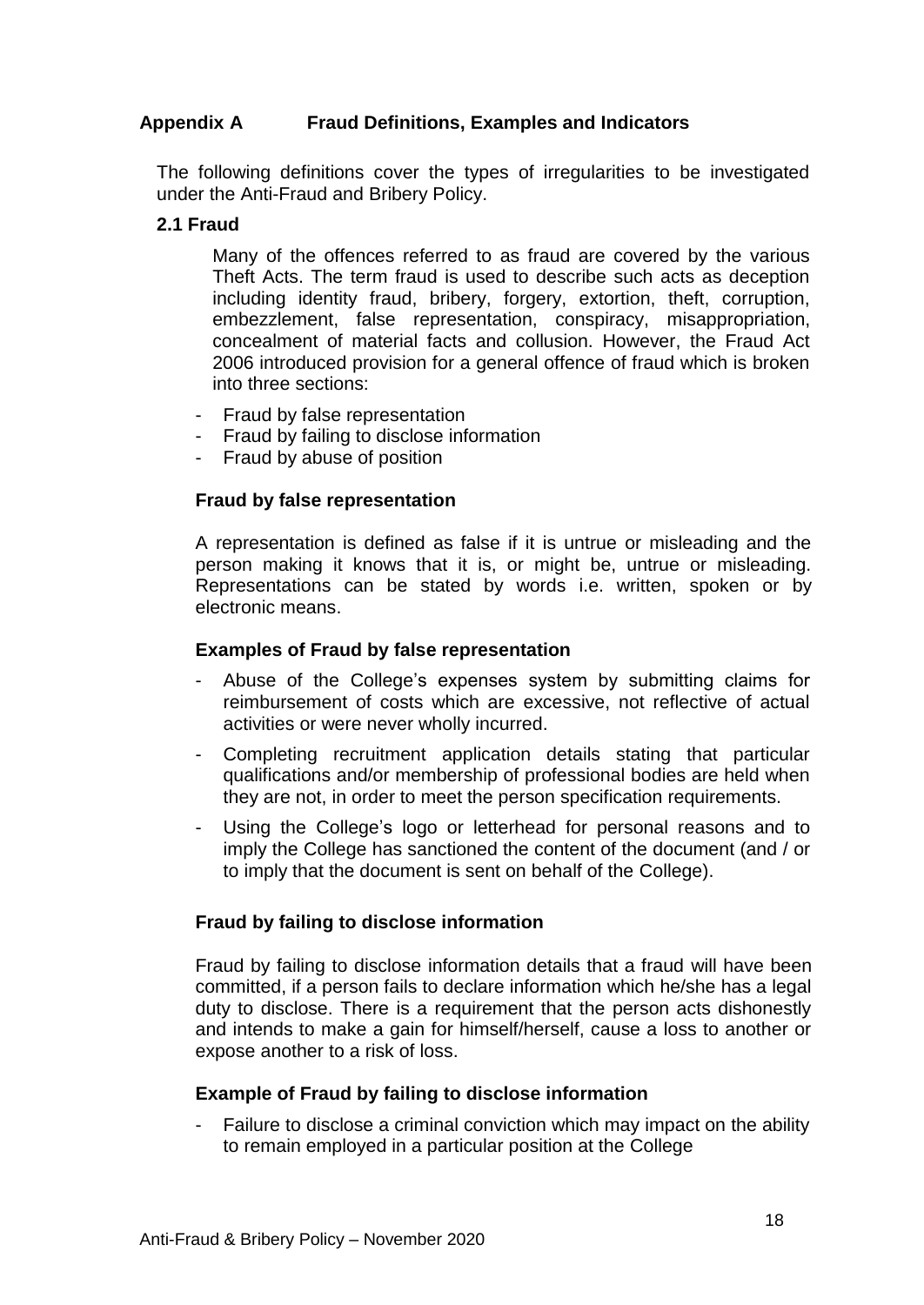#### **Fraud by abuse of position**

Fraud by abuse of position requires a person who is in a privileged position to act dishonestly by abusing the position held; and by doing so, fails to disclose to another person, information which he/she is legally required to disclose. The dishonest act must be with the intention of making a gain for himself / herself or another. Alternatively, it may be with the intention of causing a loss or risk of loss to another. The offence may be committed by omitting to make a declaration as well as by an act.

#### **Example of Fraud by abuse of position**

- A employee of the College is awarded monies from a third party to undertake research as a result of the position or work they have undertaken at the College. The College employee fails to expend the grant monies in ways that were intended and funds are used for personal benefit/gain.

The HEFCE Audit Code of Practice also provides the following guidelines for what constitutes material fraud or irregularity:

- the sums of money involved are, or potentially are, in excess of £20,000;
- the particulars of the fraud or irregularity are novel, unusual or complex and;
- there is likely to be public interest because of the nature of the fraud or irregularity, or the people involved.

For practical purposes fraud may be defined as the use of deception with the intention of obtaining an advantage, avoiding an obligation or causing a loss to another party.

#### **2.2 Theft**

Dishonestly appropriating the property of another with the intention of permanently depriving them of it (Theft Act 1968).

#### **2.3 False Accounting**

Dishonestly destroying, defacing, concealing or falsifying any account, record or document for any accounting purpose, with a view to personal gain or gain for another, or with intent to cause loss to another, or furnishing information which may be misleading, false or deceptive (Theft Act 1968).

#### **2.4 Bribery and Corruption**

Offering, giving, soliciting or acceptance of an inducement or reward which may influence the action of any person.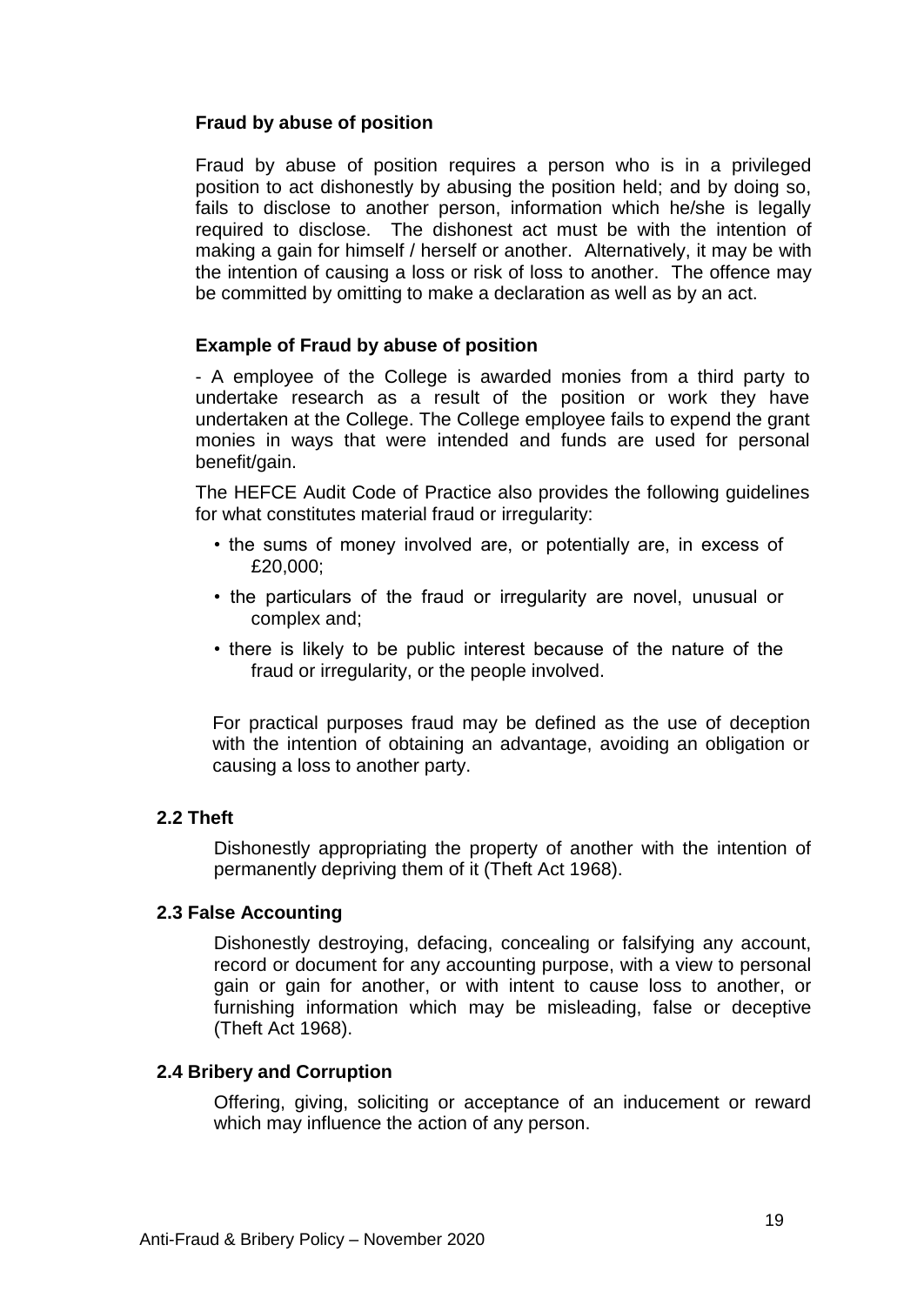#### **2.5 Other Irregularity**

Any breach of the standards of financial integrity required by the University College, including a breach of the Financial Regulations.

#### **2.6 Examples of how fraud may arise**

Examples of how fraud may arise could include the following:

- i) Obtaining the property of another.
- ii) Obtaining services from another.
- iii) Evading liability for payment.
- iv) False accounting, including the destruction, concealment or falsification of any account or record or giving misleading, false or deceptive information.
- v) Obtaining property by false pretences.
- vi) Cheating the public revenue.
- vii) Corruptly accepting or obtaining any gift or other consideration as an inducement for doing or refraining from doing anything in relation to the business of the College, or for showing favour to another.

A key element of fraud is 'deception' or 'concealment', which may be achieved by:

- i) Unauthorised input, alteration, destruction or misappropriation of data or other records.
- ii) Inappropriate transactions with suppliers (resulting from undisclosed favours received/expected).
- iii) Deliberate misrepresentation of facts or manipulation of management information or records, including personal expenses.

#### **Other Examples and Indicators of Fraud**

Please note that the following are potential indicators of fraud - this is not an exhaustive list:

- Theft or misuse of College resources including cash, stock or assets including information or intellectual property;
- Running a private business using College assets / in College time;
- Transactions (expenditure/receipts/deposits) recorded for incorrect sums;
- Accepting payment for time not worked e.g. false claim for hours worked, failing to work full contracted hours, false overtime claims or working elsewhere while on sickness absence;
- Purchasing or purchase ledger fraud e.g. approving/paying for goods not received, approving/paying bogus suppliers, approving/paying inflated prices for goods and services, accepting any bribe;
- Damaging, destroying or producing false documents.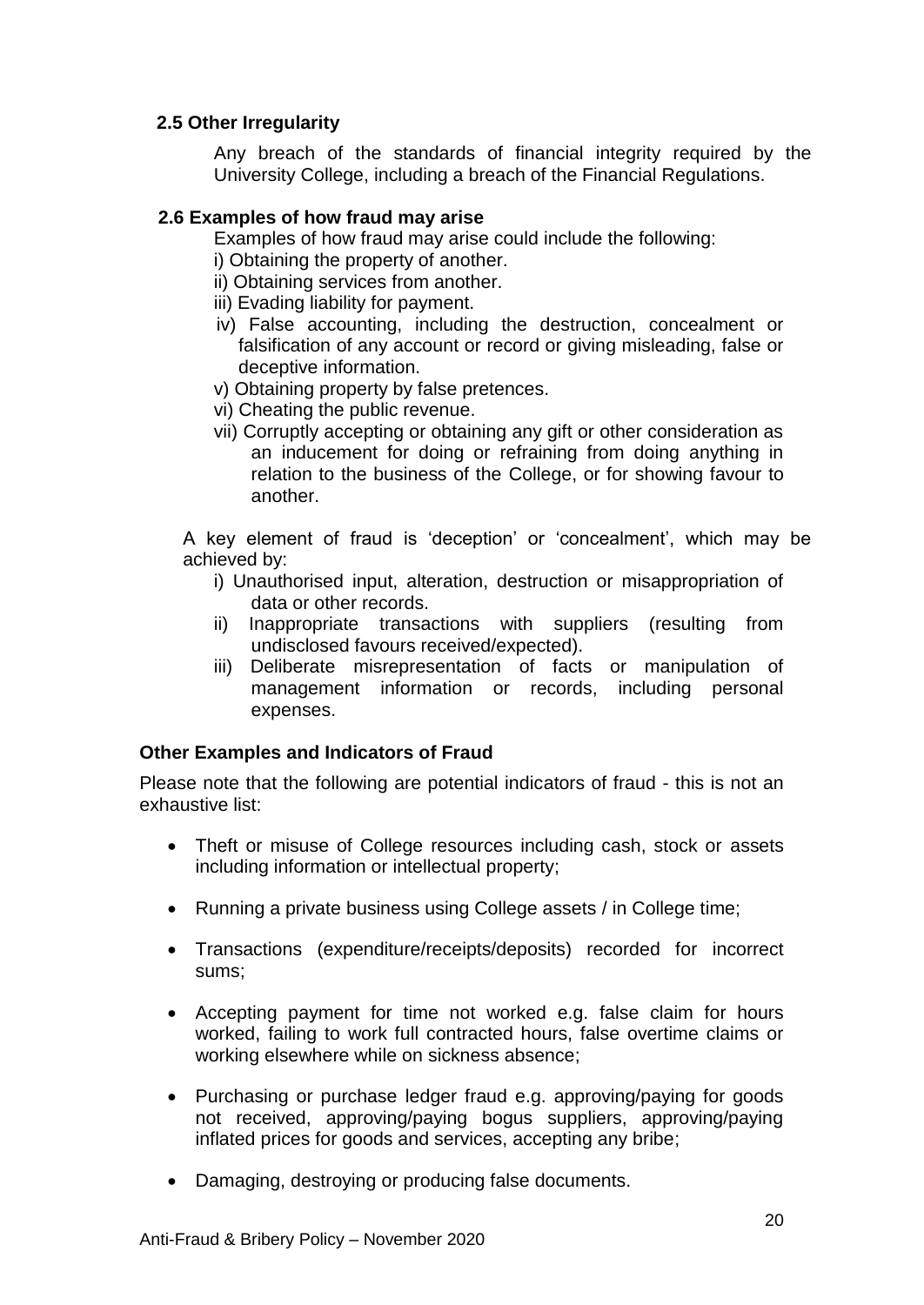Whilst by no means proof on their own, the circumstances below (warning signs) may indicate fraud and should therefore put managers, staff and students on alert:

- Altered documents.
- Claim form details not readily checkable or properly approved.
- Changes in normal patterns e.g. of cash takings or expense claim details.
- Delay in completion or submission of expense claims.
- Lack of original and / or sufficiently detailed receipts in support of expense claims.
- Staff seemingly living beyond their means.
- Staff under constant financial or other stress.
- Staff choosing not to take annual leave (and so preventing others from becoming involved in their work) especially if solely responsible for a 'risk' area.
- Complaints from the public or staff members.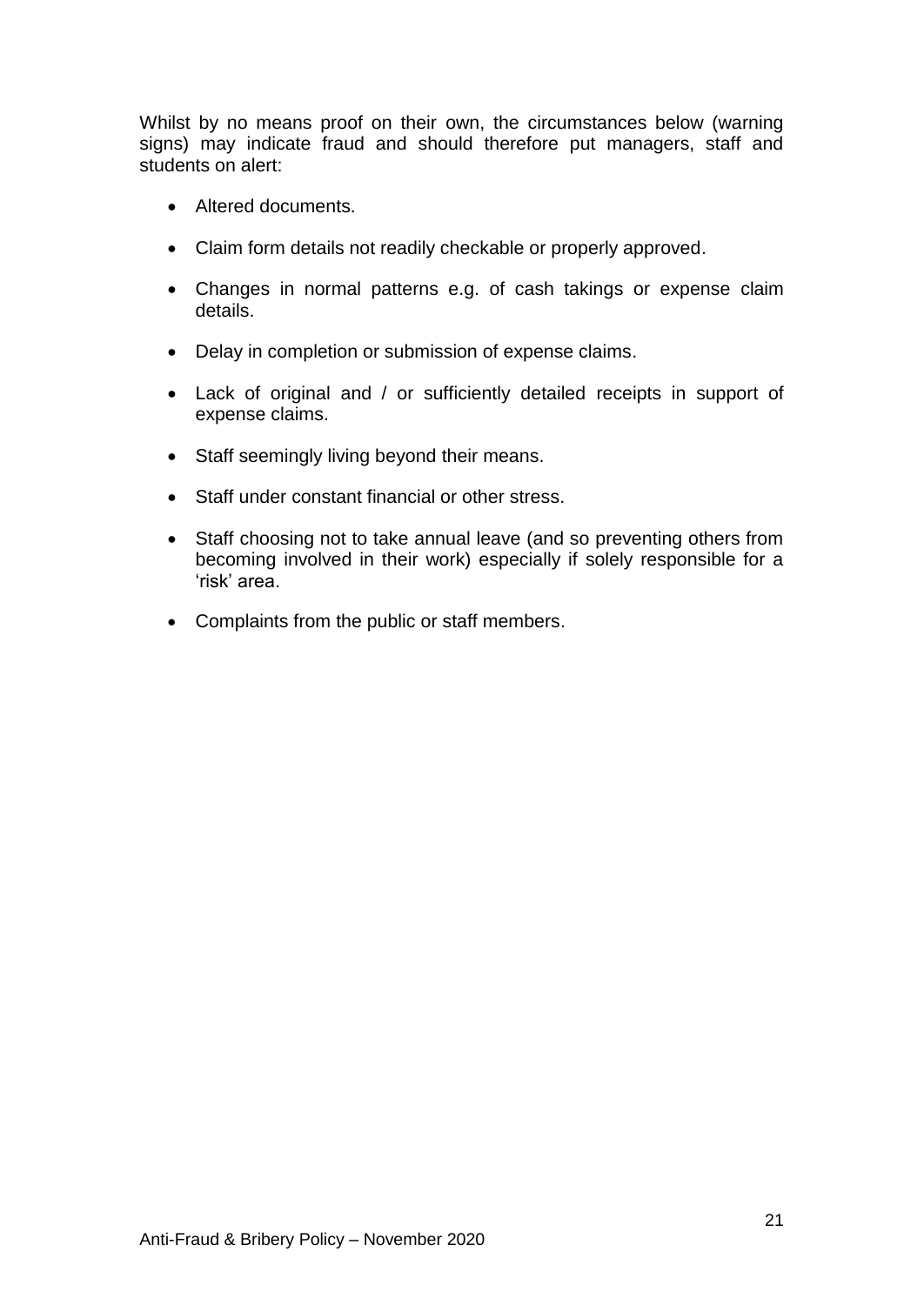#### <span id="page-21-0"></span>**Appendix B Anti-Fraud Practices**

#### **Cash**

There are significant opportunities for fraud in the handling of cash e.g. cash boxes, cash registers and takings at bars, residences, catering outlets, vending machines, and from social funds. The limits that apply to the receipt of cash, in line with the College Anti-Money Laundering Policy must be adhered to.

Robust management of cash shall include the following:

(a) **Segregation of duties**. Systems should prevent one person from receiving, recording and banking cash. Where there are many outlets, the system shall incorporate additional supervisory management and unannounced checks. Segregation of duties shall continue during periods of leave or sickness absence.

(b) **Reconciliation procedures**. An independent record of cash received and banked may deter and detect fraud. Documents used in reconciliation processes, (such as paying-in slips) shall not be available to the officer responsible for banking.

(c) The **issue of receipts** in return for cash received, to provide an audit trail.

(d) **Physical security**, such as keypad controlled cashiers' offices and safes. Keys and access codes shall also be kept secure.

#### (e) **Frequent banking**.

(f) **Use of alternatives to cash** (vending cards, credit/debit cards, cheques, direct debits, and standing orders).

#### **Cheques**

The use of cheques to make payments has significantly diminished over recent years. However, whenever used, cheques are often completed in ways which facilitate opportunist fraud; and cheques are sometimes intercepted by organised criminals who falsify payee and value details using sophisticated techniques.

Debtors may also be told to make cheques payable to a private account, possibly using an account name that is similar to the College's.

Preventative measures include:

(a) **Physical security.** Unused, completed and cancelled cheques should never be left unsecured. If cheques are destroyed, more than one officer should be present, and a record of the serial numbers should be maintained.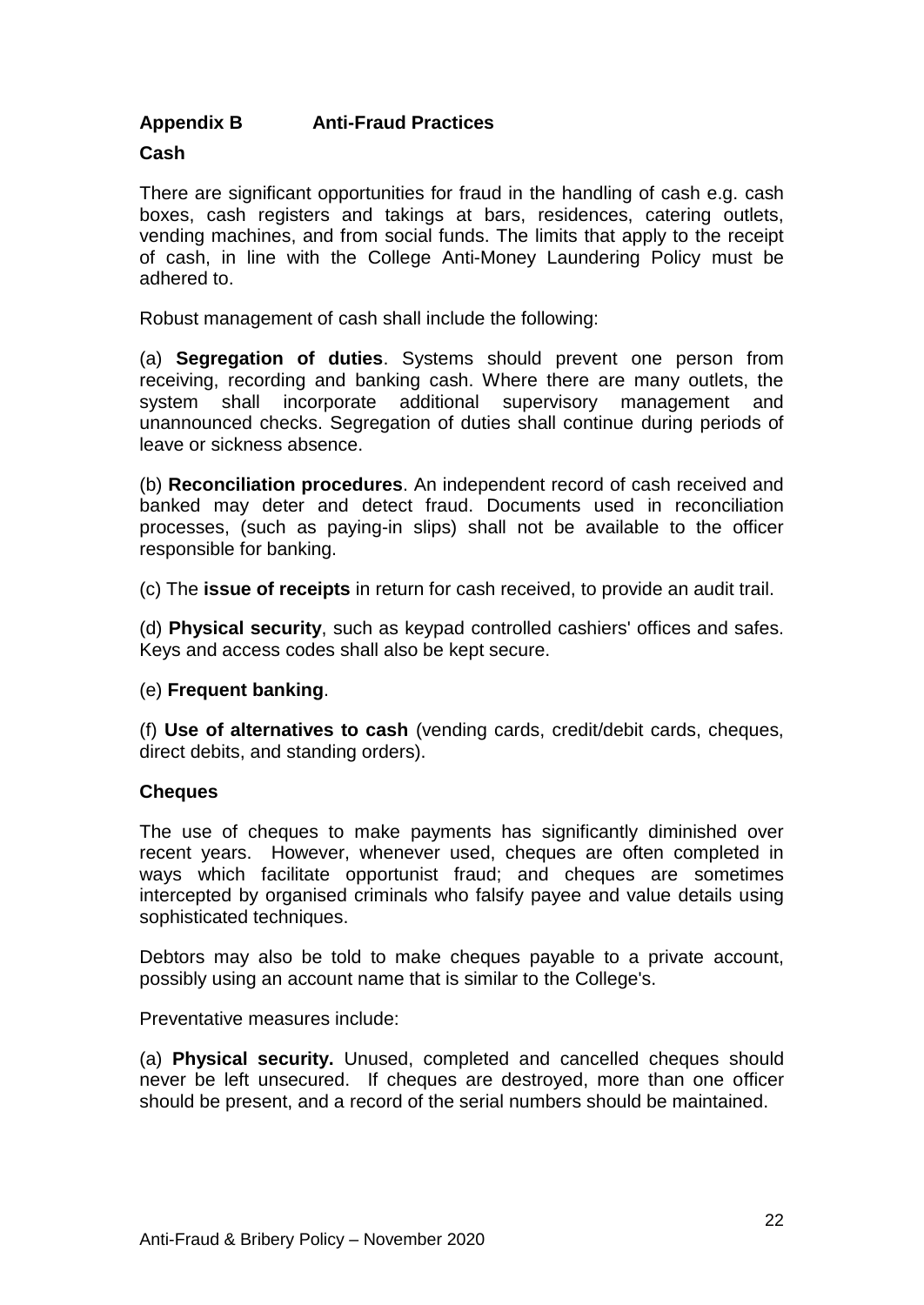(b) **Frequent bank reconciliations**. Some frauds have gone undetected for long periods because accounts have not been reconciled promptly, or because discrepancies have not been fully investigated.

#### (c) **Segregation of duties**.

(d) Use of **bank account names** that it is difficult to represent as personal names, to prevent the simple theft of cheques in the post and their conversion into cash.

(e) **Clear instructions** to debtors about correct payee details and the address to which cheques should be sent. The address should normally be the College Finance Department, not the department that has provided the goods or services.

(f) **Central opening of all post** by more than one person and recording of all cash and cheques received.

(g) **Rotation of staff responsibilities**, including the regular rotation of counter-signatories in accounts departments, to reduce the risk of collusion.

(h) Use of **electronic payment methods** as an alternative to cheque payment.

#### **Purchase Ledger**

Preventative measures include:

- (a) Minimising little used or unusual account codes.
- (b) Ensuring that line management effectively monitors all account codes.

#### (c) **Segregation of duties**.

(d) **Secure management of the creditors' standing** data file, including segregating the origination and approval of new or amended data, especially bank account details.

(e) Requiring **purchase orders** to be raised for the procurement of all services, as well as goods.

(f) The College will exercise particular care and caution in making appointments to the purchasing area.

(g) **All new suppliers will be vetted and approved** by the College Procurement Office to establish that they are genuine and reputable companies before being added to lists of authorised suppliers.

(h) Undertake regular Purchase Ledger Control Account and Supplier Statement reconciliations.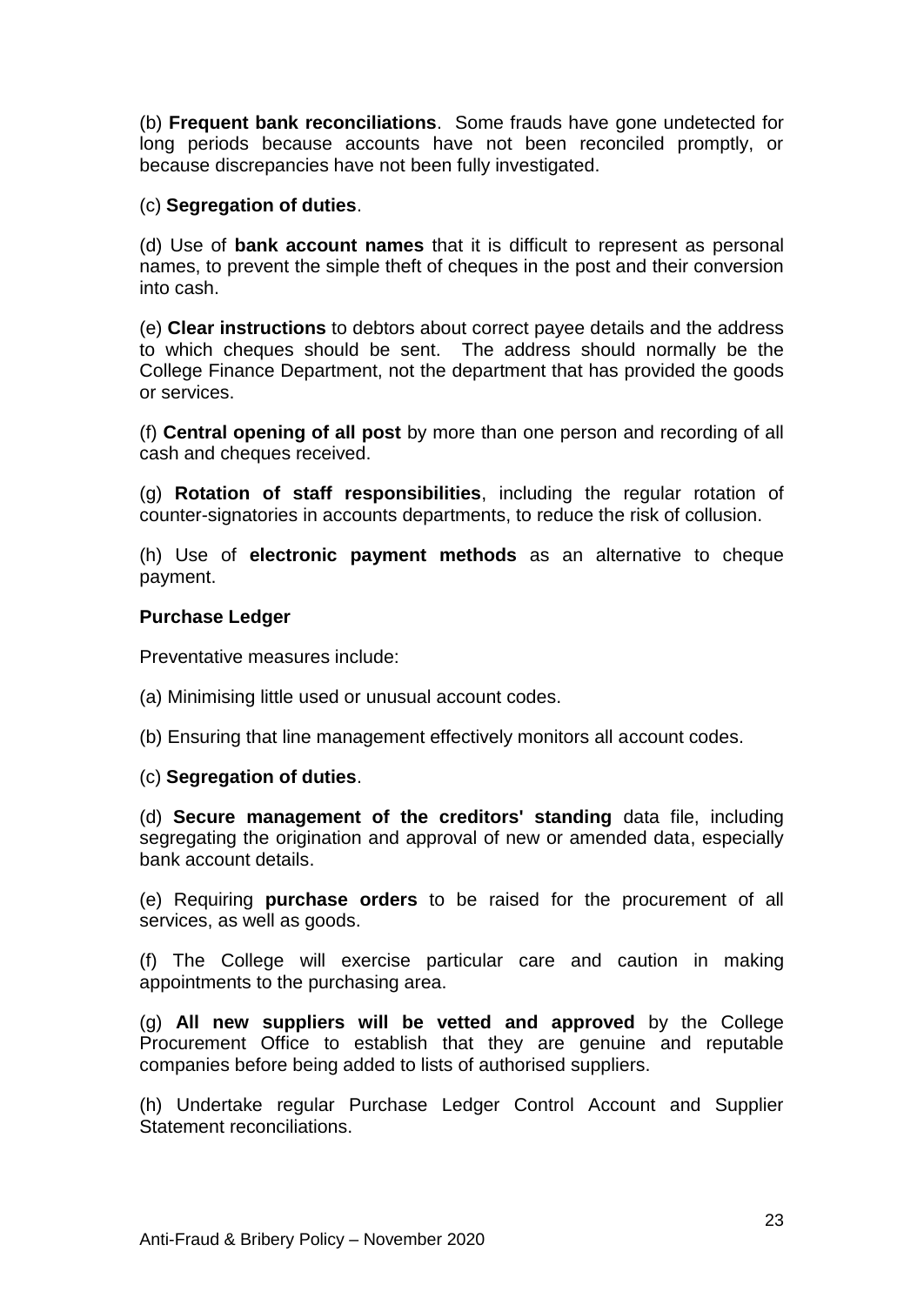#### **Other Indicators of Concern**

All staff should be vigilant of the signs of possible fraud. These include, but are not limited to, staff:

- never or rarely taking holidays;
- intentionally working alone in some roles;
- working out of hours;
- lack of segregation of duties;
- reluctance to delegate or share working practice.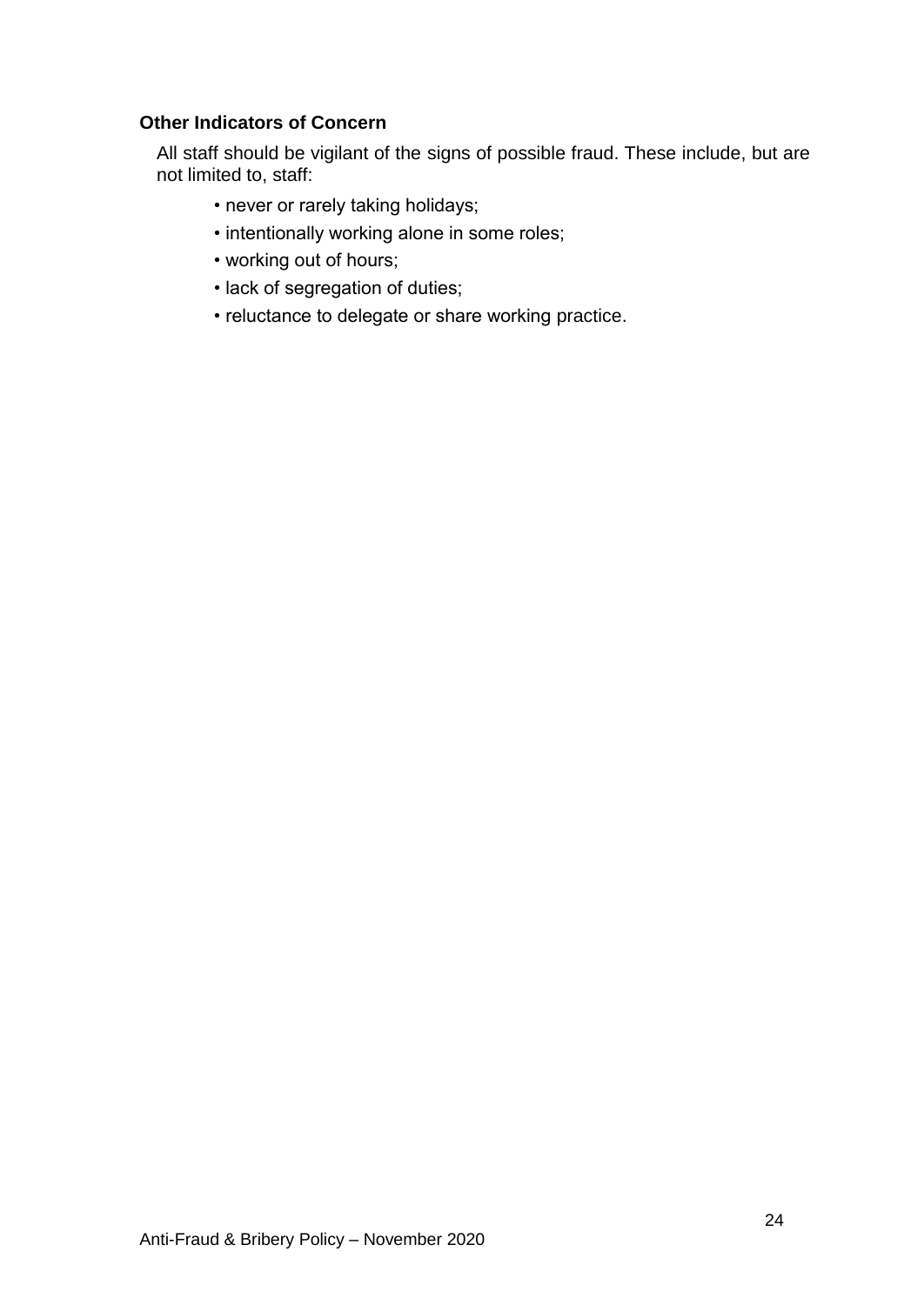#### <span id="page-24-0"></span>**Appendix C Responsibilities of the Governing Body**

Governors have overall responsibility for managing the risk of fraud and irregular activity. Their responsibilities include:

- establishing an effective Anti-Fraud and Bribery Policy and Fraud Response Plan;
- ensuring compliance with Anti-Fraud and Bribery Policy and Fraud Response Plan;
- ensuring that timely and effective action is taken in line with the instructions set out in the Fraud Response Plan;
- ensuring that the College has in place robust systems of internal control to enable the prevention and detection of fraud;
- developing and implementing a risk management process to identify potential fraud risks in each area of College activities and undertake a regular review of the fraud risks associated with each key area;
- making sure that all Governors, employees and students are aware of the College's Anti-Fraud and Bribery Policy and know what their responsibilities are in relation to combating and reporting fraud and irregular activity;
- making sure that all Governors, employees and students are aware of the channels open to them to report suspicions of fraud;
- ensuring that the College has an effective fraud awareness programme i.e. to increase awareness of when and how fraud and bribery can occur, what to be alert for and what to do if you suspect fraud, bribery or irregular activity;
- ensuring that appropriate legal and/or disciplinary action is taken against perpetrators of fraud, bribery or irregular activity. Any action will be conducted in line with relevant employment legislation and recognised codes of practice. Advance consultation with the relevant Sponsor Body and /or the PSNI should be undertaken where there is the potential for criminal prosecution;
- ensuring that the appropriate authority or PSNI are notified immediately a material fraud or bribery incident is suspected; and
- co-operating fully with whoever is conducting internal checks, reviews or fraud investigations.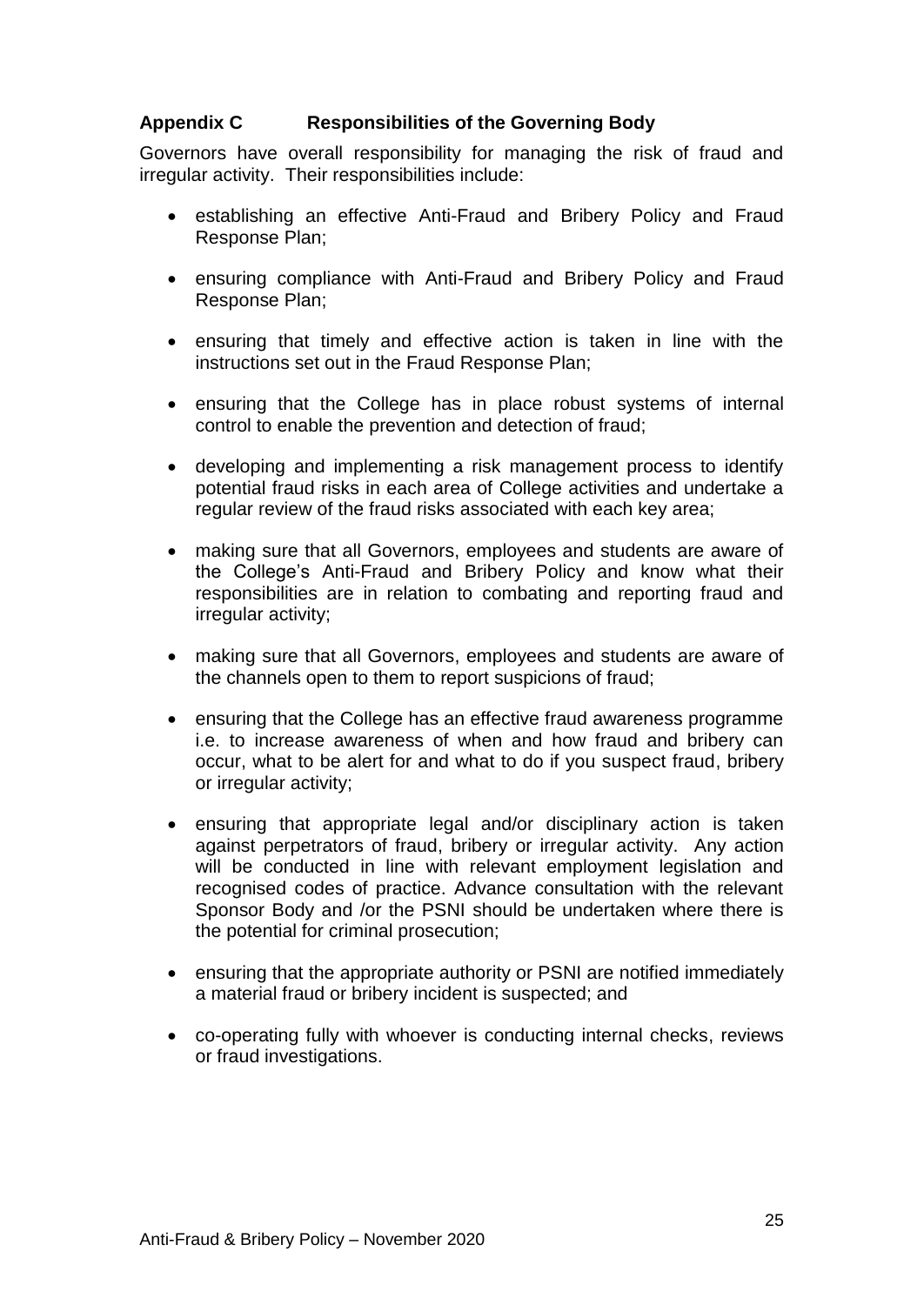#### **Appendix D Guidance for Investigation Officers**

The Investigating Officer should normally develop a Fraud Investigation Plan, taking into account the College Fraud Response Plan, for approval by the FPG.

Due to the nature of such investigations, the Fraud Investigation Plan should be updated and may need to evolve as the investigation progresses.

Investigating Officers should seek access to any previous investigation reports undertaken which may be pertinent to the investigation in hand.

If it is clear to the Investigating Officer that the suspected fraud or irregularity is of minimal effect and there is an innocent explanation for the suspected fraud a formal record shall be kept of the investigation conclusions and of any action taken and / or required.

Otherwise the Investigating Officer will investigate the suspected fraud or irregularity and, in the first instance, will advise the FPG Chair, normally within five working days, whether there is a prima facie case to continue with the investigation.

The Investigating Officer's initial "fact-finding" exercise will normally include:

- (a) Identifying an agreed course of action;
- (b) Identifying the reporting process;
- (c) Ensuring strict confidentiality at all times.

(d) Discussion with the party raising their concerns, unless they remain anonymous, about a suspected fraud or irregularity. Further discussions may be necessary as the investigation progresses.

The Investigating Officer should maintain records, in chronological order, details of the facts, no matter how insignificant they may initially appear, and circumstances relating to the suspected irregularity. All relevant sources of information should be systematically obtained and appropriately sorted and recorded. Records should be kept of the source of evidence, date of when it was obtained and of transactions examined and by whom it was examined.

The Investigating Officer should keep the FPG Chair regularly updated of progress throughout the investigation. The FPG Chair will keep the Chair of the Audit and Risk Assurance Committee updated on the progress of the investigation.

#### **Investigations with PSNI Involvement**

During the course of an Investigation, which may well be running simultaneously with a police investigation, it is important for the Investigating Officer to liaise closely with the PSNI to avoid taking any action which could jeopardise any criminal investigation and to make the most effective use of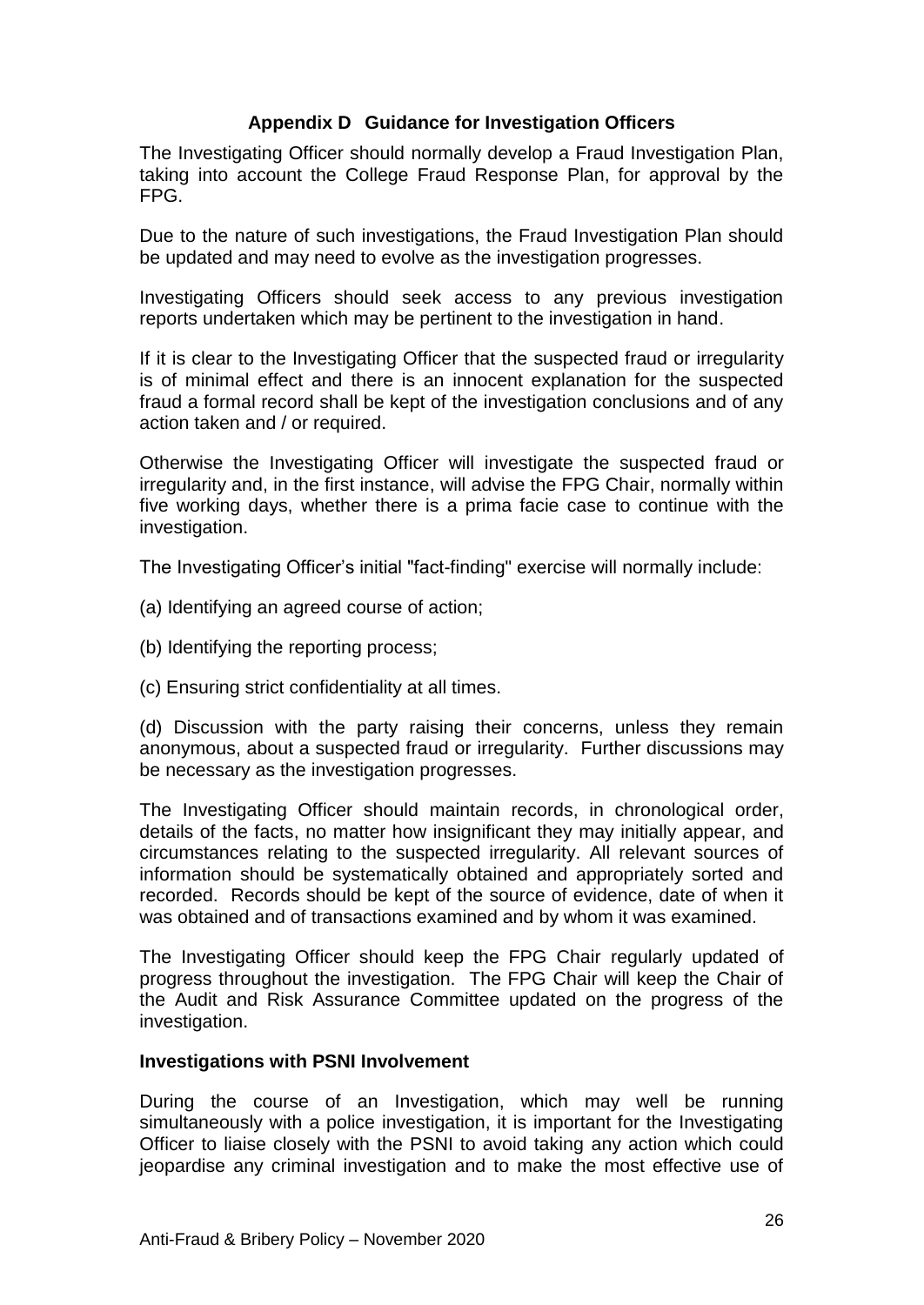resources and information. It may be the advice of the police to suspend any internal investigation whilst the police investigation is on-going.

The procedures adopted during an investigation will depend upon the nature of the case but will take into account:

(a) The need to protect evidence from tampering or removal;

(b) The need to complete an investigation with all due speed, relative to the requirement for thoroughness;

(c) The availability of the College's disciplinary procedures, including the power to suspend;

(d) The possibility that external services, e.g., of a legal nature, may be required to assist the enquiry;

(e) The possibility of legal proceedings;

(f) The requirement of natural justice for any person who may be involved.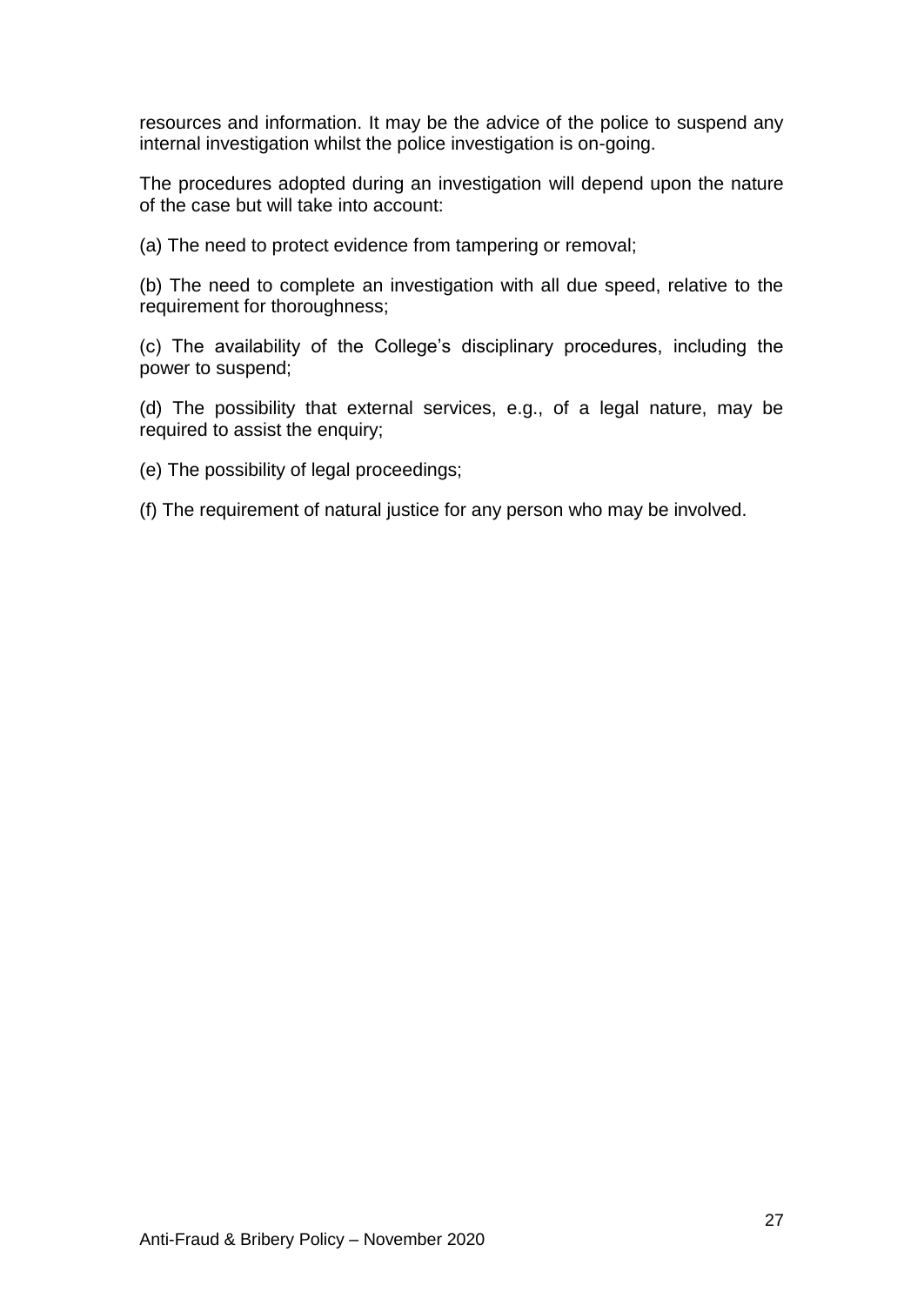#### **Appendix E – Fraud Investigation Report Template**

*N.B. The College Anti-Fraud and Bribery Policy must be referred to before any action is taken in relation to the receipt of a report of actual or suspected fraud or irregular activity.* 

The format of the Investigation Report may differ for each case but should, as a minimum contain the information required to be provided in this template.

#### **Title of Investigation:\_\_\_\_\_\_\_\_\_\_\_\_\_\_\_\_\_\_\_\_\_\_\_\_\_\_\_\_\_\_\_\_\_\_\_\_\_\_\_**

**Incident Date/ Date Reported / Discovered:\_\_\_\_\_\_\_\_\_\_\_\_\_\_\_\_\_\_\_\_\_**

*A. How was the incident was reported / discovered, by whom and to whom was the incident was reported:* 

*B. Subject to data protection considerations, provide details of the employee(s) / student(s) concerned, their position in the College and their responsibilities:*

*C. Please provide details of how the investigation was undertaken including the initial action taken in respect of a decision to investigate the incident:*

*D. Outline below the facts and evidence which were identified during the investigation:*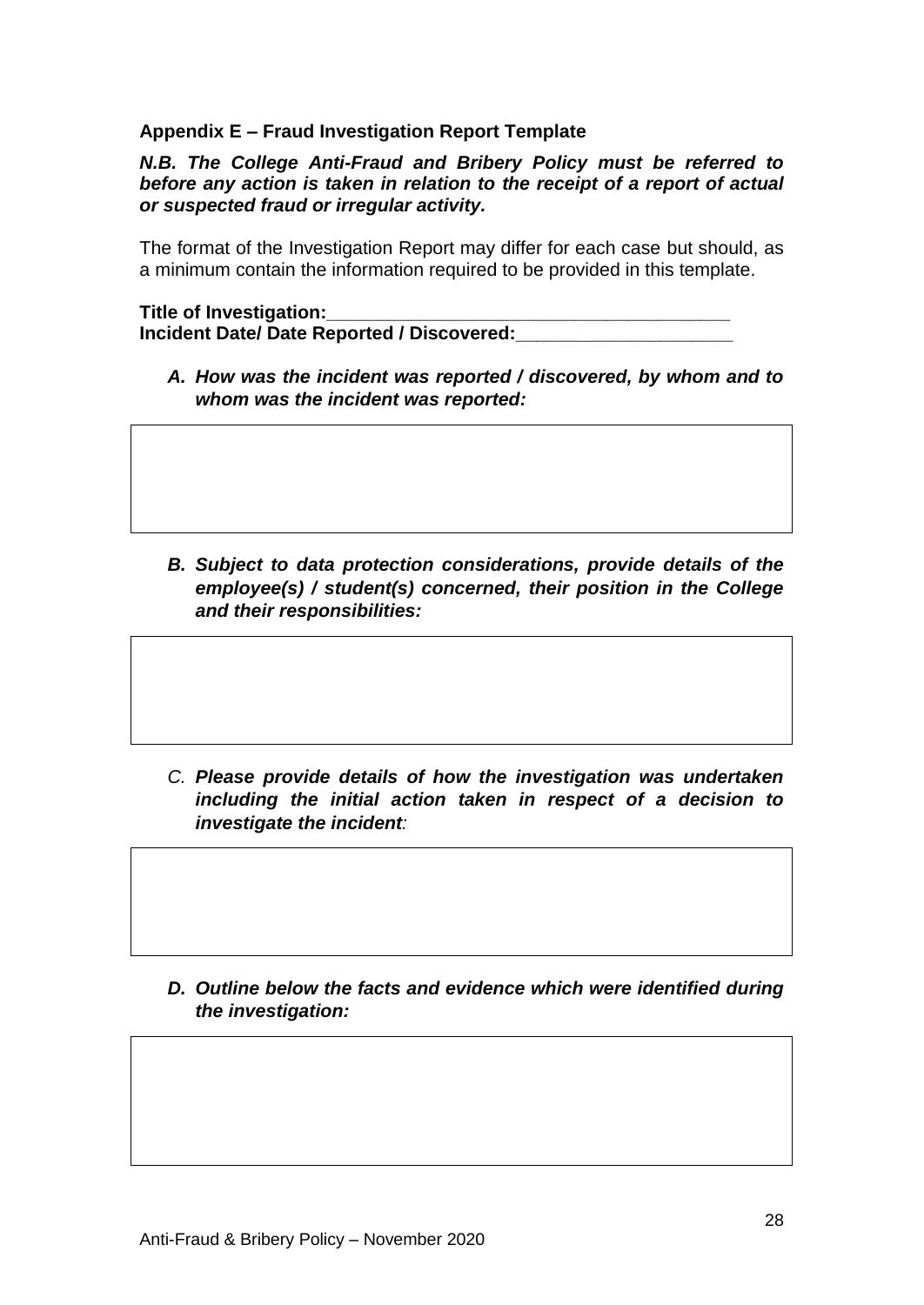*E. Please provide an estimate of the losses involved, whenever possible. Also please advise whether the College insurers and / or PSNI were informed.*

*F. Please outline the findings and recommendations, including lessons learned, both regarding the irregularity itself and any changes to systems arising from weaknesses identified during the course of the investigation.*

*The agreed actions arising as a result of this incident, the target date for implementation and who is responsible for the implementation, must be set out in the Action Plan at Appendix A.*

| <b>Report Prepared By:</b> |        |      |       |                      |  |           |       |
|----------------------------|--------|------|-------|----------------------|--|-----------|-------|
| <b>Finalised:</b>          |        |      |       |                      |  |           |       |
| Report<br>shared):         | Shared | with | Fraud | <b>Project Group</b> |  | <b>on</b> | (date |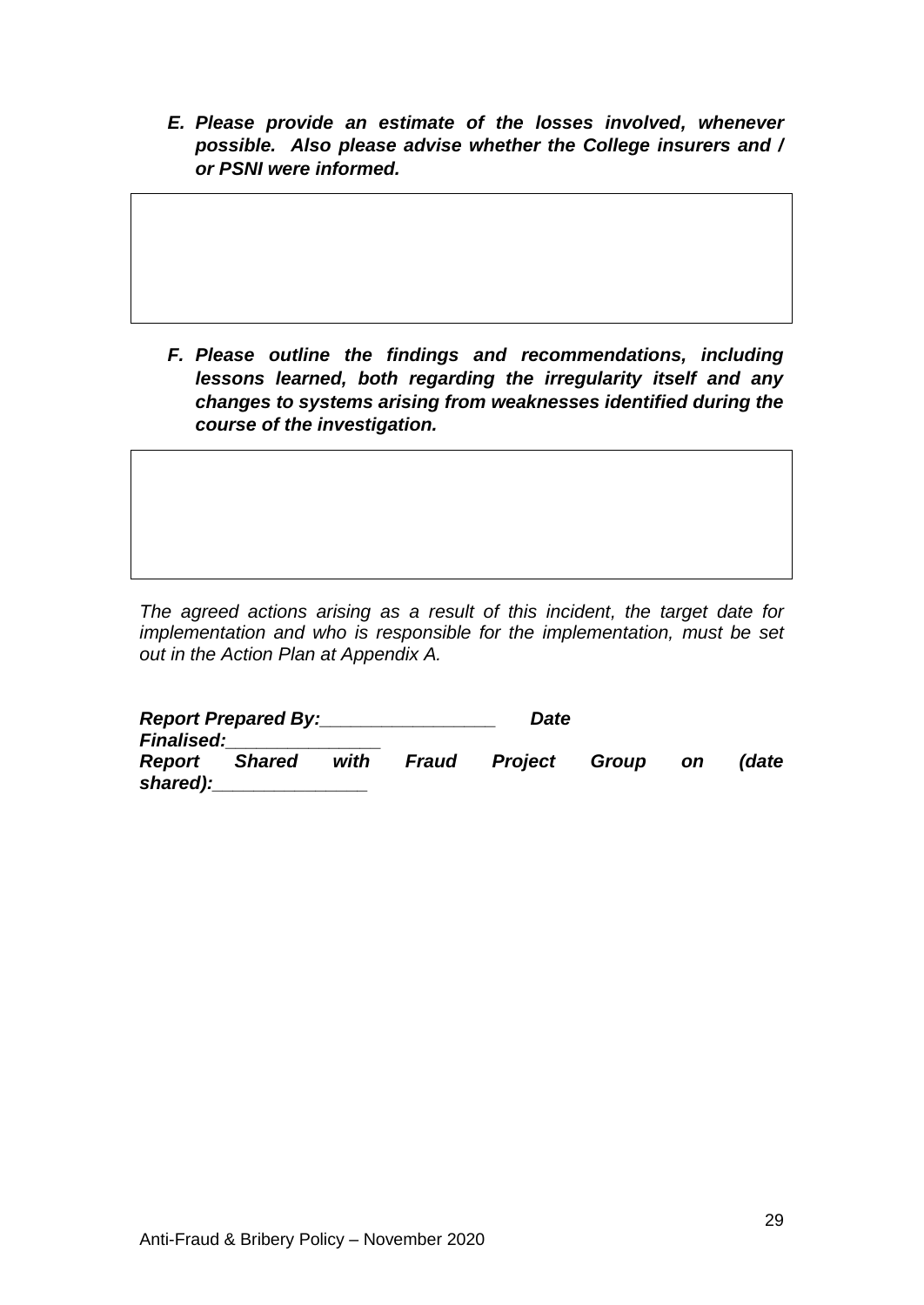### **Appendix A - Action Plan Title of Investigation:\_\_\_\_\_\_\_\_\_\_\_\_\_\_\_\_\_\_\_\_\_\_\_\_\_\_\_\_\_\_\_\_\_\_\_\_\_\_**

| <b>Broad Area</b><br><b>Requiring</b><br><b>Action</b> | <b>Agreed Action</b> | Responsible<br>Holder | Post   Target<br><b>Date</b> | Other<br><b>Comment</b> |
|--------------------------------------------------------|----------------------|-----------------------|------------------------------|-------------------------|
|                                                        |                      |                       |                              |                         |
|                                                        |                      |                       |                              |                         |
|                                                        |                      |                       |                              |                         |
|                                                        |                      |                       |                              |                         |
|                                                        |                      |                       |                              |                         |
|                                                        |                      |                       |                              |                         |
|                                                        |                      |                       |                              |                         |
|                                                        |                      |                       |                              |                         |
|                                                        |                      |                       |                              |                         |
|                                                        |                      |                       |                              |                         |
|                                                        |                      |                       |                              |                         |
|                                                        |                      |                       |                              |                         |
|                                                        |                      |                       |                              |                         |
|                                                        |                      |                       |                              |                         |
|                                                        |                      |                       |                              |                         |